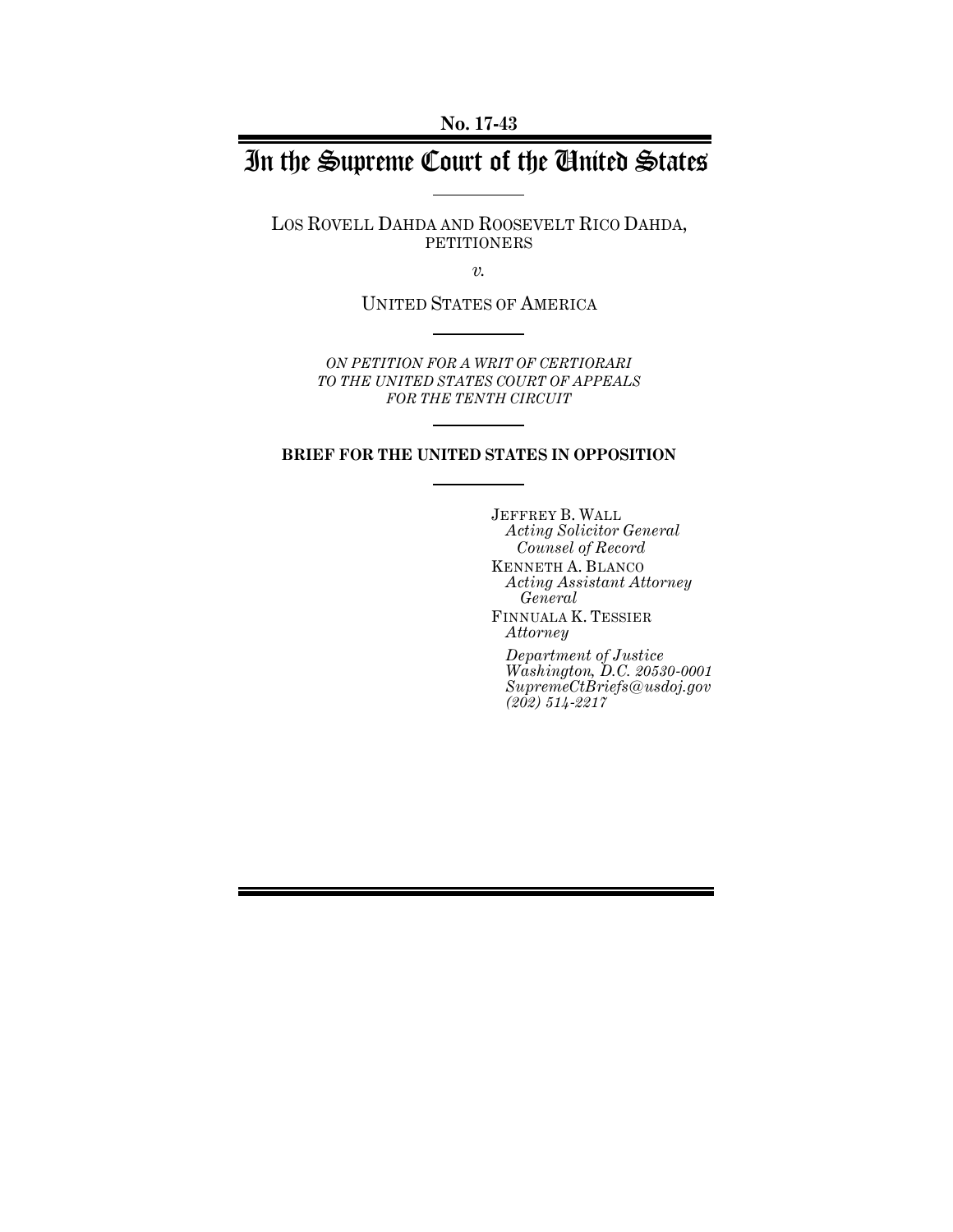### **QUESTION PRESENTED**

Whether Title III of the Omnibus Crime Control and Safe Streets Act of 1968, 18 U.S.C. 2510-2520, required suppression of communications that were intercepted within the territorial jurisdiction of the issuing court, pursuant to a wiretap order that permitted interceptions to take place outside the jurisdiction of the issuing court.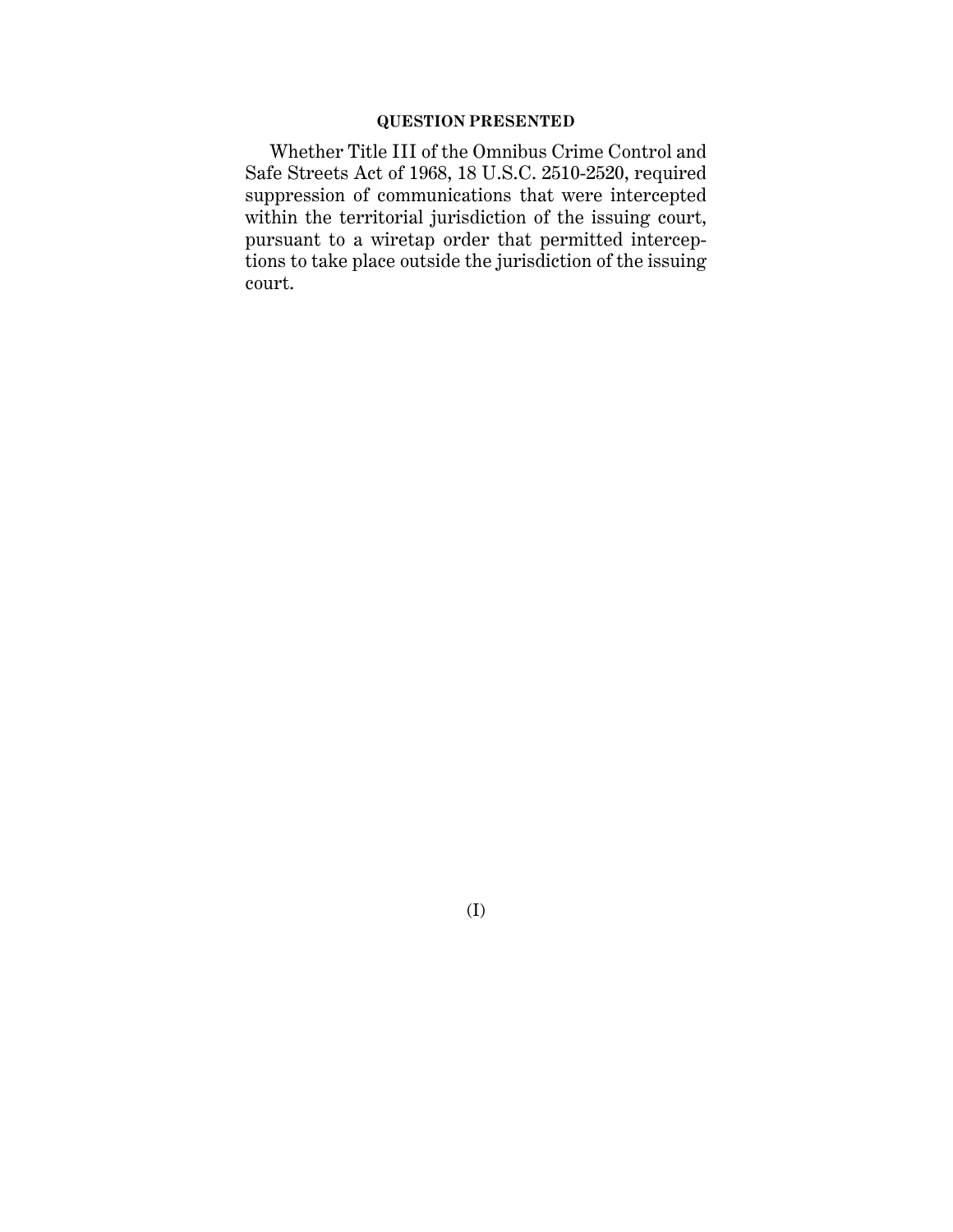### **TABLE OF CONTENTS**

Page

# **TABLE OF AUTHORITIES**

## Cases:

| Adams v. Lankford, 788 F.2d 1493 (11th Cir. 1986) 11, 20  |
|-----------------------------------------------------------|
| United States v. Acon, 513 F.2d 513 (3d Cir. 1975) 15, 18 |
| United States v. Chavez, 416 U.S. 562 (1974)  passim      |
| United States v. Cirillo, 499 F.2d 872 (2d Cir.),         |
|                                                           |
| United States v. Cunningham, 113 F.3d 289                 |
| (1st Cir.), cert. denied, 522 U.S. 862 (1997) 13, 18      |
| United States v. Donovan, 429 U.S. 413 (1977) 8, 9, 12    |
| United States v. Giordano, 416 U.S. 505 (1974) passim     |
| United States v. Glover, 736 F.3d 509 (D.C. Cir.          |
|                                                           |
| United States v. Jackson, 849 F.3d 540 (3d Cir. 2017)  10 |
| United States v. Joseph, 519 F.2d 1068                    |
| (5th Cir. 1975), cert. denied, 424 U.S. 909 (1976),       |
|                                                           |
| United States v. Lawson, 545 F.2d 557                     |
| (7th Cir. 1975), cert. denied, 424 U.S. 927 (1976) 13     |
| United States v. Lomeli, 676 F.3d 734 (8th Cir. 2012) 13  |
| United States v. Moore, 41 F.3d 370 (8th Cir. 1994)       |
|                                                           |
| United States v. Nelson, 837 F.2d 1519 (11th Cir.),       |
|                                                           |

(III)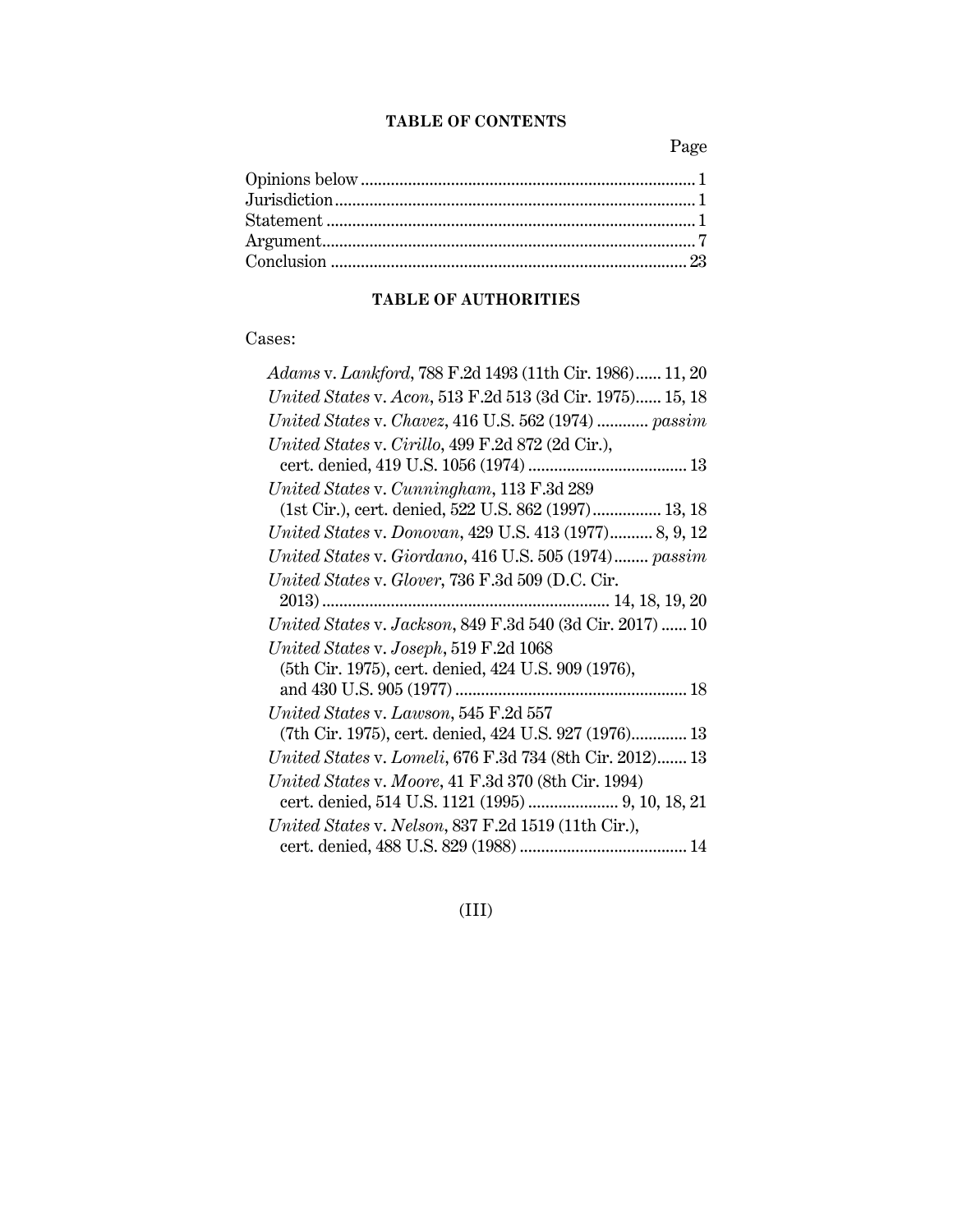| Cases-Continued:                                                                                    | Page |
|-----------------------------------------------------------------------------------------------------|------|
| United States v. North, 728 F.3d 429 (5th Cir.),<br>withdrawn and superseded on reh'g, 735 F.3d 212 |      |
|                                                                                                     |      |
| $United\ States\ v.\ Olano, 507\ U.S.\ 725\ (1993)22$                                               |      |
| United States v. Radcliff, 331 F.3d 1153<br>(10th Cir. 2003), cert. denied, 540 U.S. 973 (2003) 13  |      |
| United States v. Robertson, 504 F.2d 289                                                            |      |
| (5th Cir. 1974), cert. denied, 421 U.S. 913 (1975) 13                                               |      |
| United States v. Scurry, 821 F.3d 1                                                                 |      |
|                                                                                                     |      |
| United States v. Swann, 526 F.2d 147 (9th Cir.                                                      |      |
|                                                                                                     |      |
| United States v. Traitz, 871 F.2d 368 (3d Cir.),                                                    |      |
| United States v. Vigi, 515 F.2d 290 (6th Cir.),                                                     |      |
| cert. denied, 423 U.S. 912 (1975)  13, 18                                                           |      |
| Constitution, statutes, and rules:                                                                  |      |
|                                                                                                     |      |
| Omnibus Crime Control and Safe Streets Act of                                                       |      |
|                                                                                                     |      |
|                                                                                                     |      |
|                                                                                                     |      |
|                                                                                                     |      |
|                                                                                                     |      |
|                                                                                                     |      |

18 U.S.C. 2518(10)(a)(i)................................................... 12 18 U.S.C. 2518(10)(a)(ii).......................4, 12, 17, 19, 20, 22 18 U.S.C. 2................................................................................ 2 21 U.S.C. 841(a)(1)............................................................... 2, 3 21 U.S.C. 841(a)(2)................................................................... 2

IV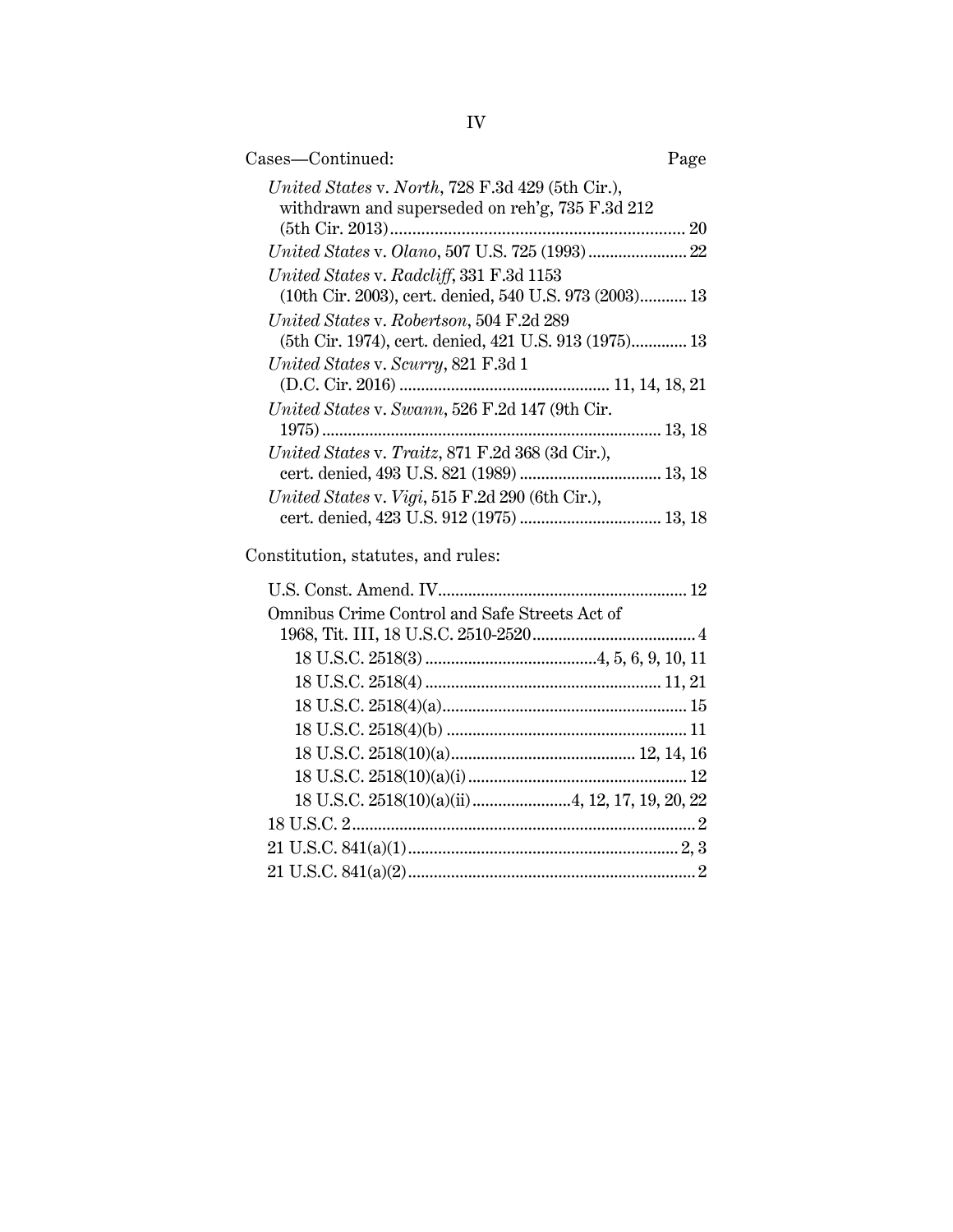| Statutes and rules—Continued: | Page |
|-------------------------------|------|
|                               |      |
|                               |      |
|                               |      |
|                               |      |
|                               |      |
|                               |      |
|                               |      |
|                               |      |
| Fd. R. Crim. P.               |      |
|                               |      |
|                               |      |

S. Rep. No. 1097, 90th Cong., 2d Sess. (1968)......... 10, 12, 13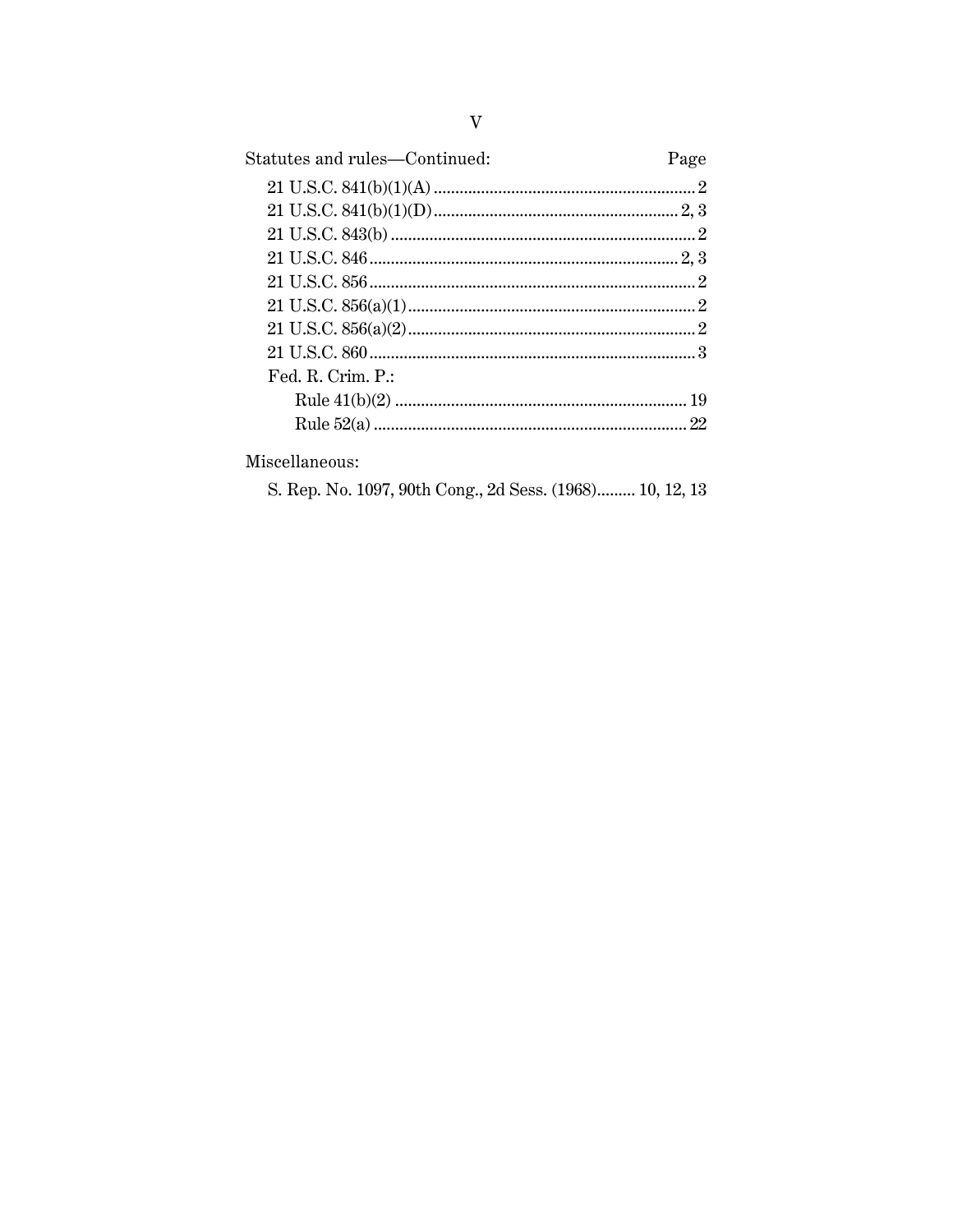# In the Supreme Court of the United States

No. 17-43

LOS ROVELL DAHDA AND ROOSEVELT RICO DAHDA, PETITIONERS

*v.*

UNITED STATES OF AMERICA

*ON PETITION FOR A WRIT OF CERTIORARI TO THE UNITED STATES COURT OF APPEALS FOR THE TENTH CIRCUIT*

#### **BRIEF FOR THE UNITED STATES IN OPPOSITION**

#### **OPINIONS BELOW**

The opinion of the court of appeals in *United States* v. *Los Rovell Dahda* (Pet. App. 1a-31a), is reported at 853 F.3d 1101. The opinion of the court of appeals in *United States* v. *Roosevelt Rico Dahda* (Pet. App. 32a-58a) is reported at 852 F.3d 1282. The order of the district court (Pet. App. 59a-65a) is unreported.

#### **JURISDICTION**

The judgments of the court of appeals were entered on April 4, 2017. The petition for a writ of certiorari was filed on July 3, 2017. The jurisdiction of this Court is invoked under 28 U.S.C. 1254(1).

#### **STATEMENT**

Following a jury trial in the United States District Court for the District of Kansas, petitioner Los Dahda was convicted of conspiracy to possess with intent to

(1)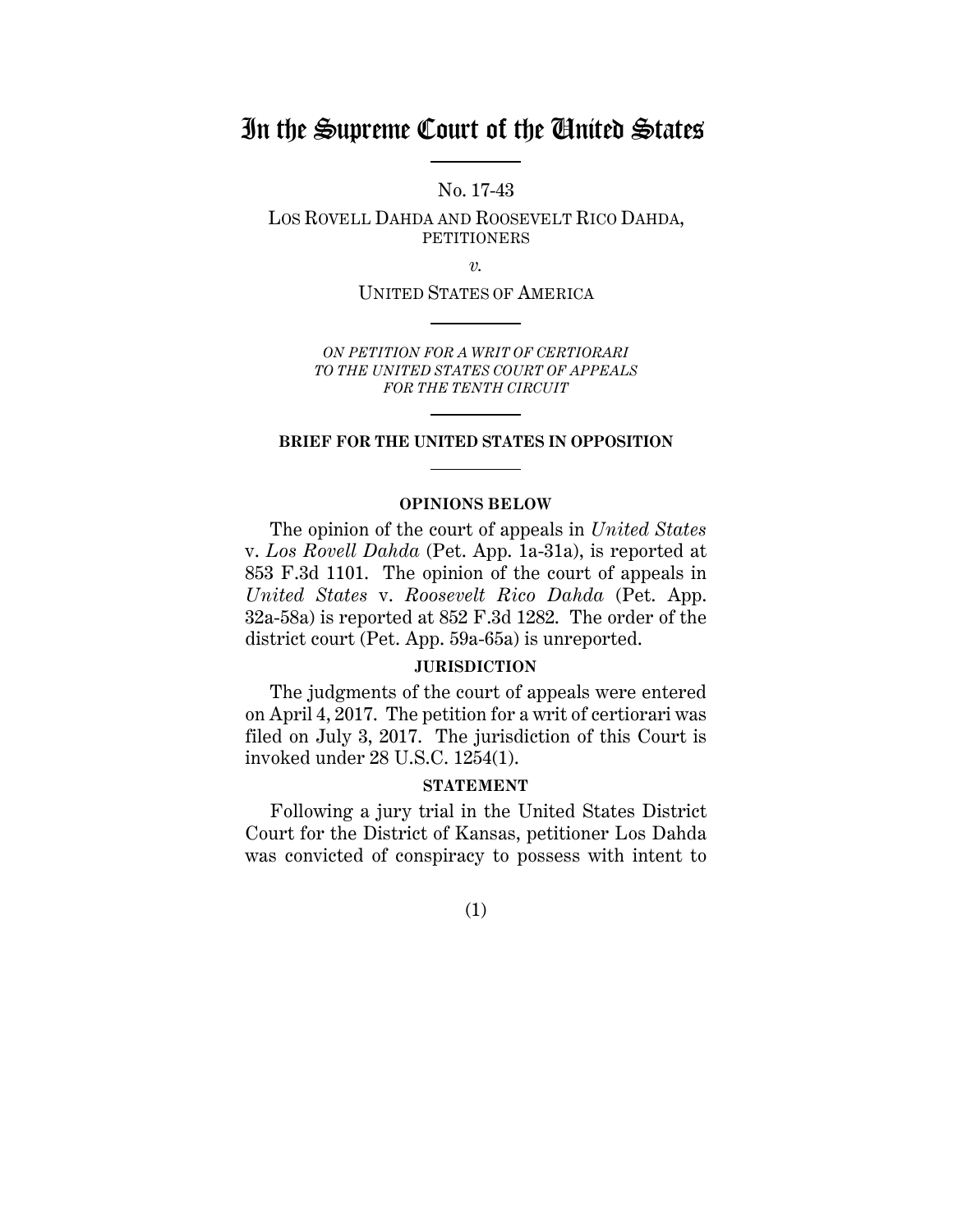distribute and to distribute five kilograms or more of cocaine, to manufacture, to possess with intent to distribute, and to distribute 1000 kilograms or more of marijuana, and to maintain drug-involved premises, in violation of 21 U.S.C.  $841(a)(1)$  and  $(b)(1)(A)$ ,  $846$ , and  $856$ ; two counts of distribution of marijuana in violation of 21 U.S.C. 841(a)(1) and (b)(1)(D), and 18 U.S.C. 2; maintaining a drug-involved premises, in violation of 21 U.S.C.  $856(a)(1)$  and  $(2)$ , and 18 U.S.C. 2; six counts of using a communication facility to facilitate a drug-trafficking offense, in violation of 21 U.S.C. 843(b); three counts of possession with intent to distribute marijuana, in violation of 21 U.S.C.  $841(a)(1)$  and  $(b)(1)(D)$ , and 18 U.S.C. 2; and two counts of attempted possession with intent to distribute marijuana, in violation of 21 U.S.C. 841(a)(1) and (b)(1)(D), 846, and 18 U.S.C. 2. D. Ct. Doc. 2076, at 1-2 (Oct. 5, 2015). He was sentenced to 189 months of imprisonment, to be followed by ten years of supervised release. *Id.* at 3-4. The court of appeals affirmed. Pet. App. 1a-31a.

Petitioner Roosevelt Dahda was convicted of conspiracy to possess with intent to distribute and to distribute five kilograms or more of cocaine, to manufacture, to possess with intent to distribute, and to distribute 1000 kilograms or more of marijuana, and to maintain drug-involved premises, in violation of 21 U.S.C.  $841(a)(1)$  and  $(b)(1)(A)$ , and  $846$ ; five counts of using a communication facility to facilitate a drug-trafficking offense, in violation of 21 U.S.C. 843(b); two counts of possession with intent to distribute marijuana, in violation of 21 U.S.C.  $841(a)(1)$  and  $(b)(1)(D)$ ; possession with intent to distribute and distribution of marijuana within 1000 feet of a playground, in violation of 21 U.S.C.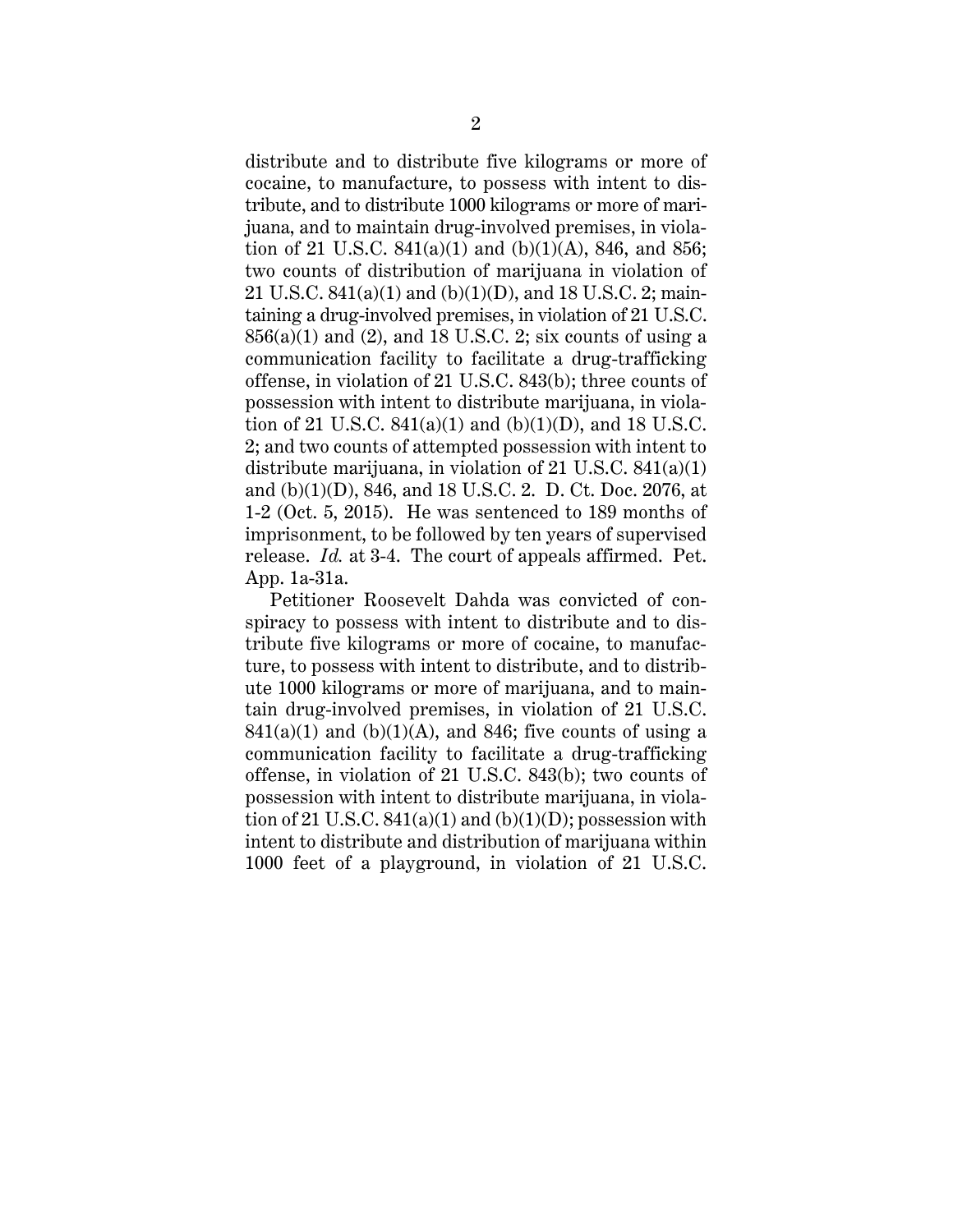$841(a)(1)$  and  $(b)(1)(D)$ , and  $860$ ; and attempted possession with intent to distribute marijuana, in violation of 21 U.S.C. 841(a)(1) and (b)(1)(D), and 846. D. Ct. Doc. 2192, at 1-2 (Nov. 13, 2015). He was sentenced to 201 months of imprisonment, to be followed by ten years of supervised release. *Id.* at 3-4. The court of appeals affirmed. Pet. App. 32a-58a.

1. In 2006, Chad Bauman, Peter Park, and Wayne Swift began working together to distribute marijuana in Kansas. Pet. App. 3a. Park and Swift operated a business named California Connections, Inc. and used business locations in Kansas and Hayward, California to facilitate the shipment of marijuana to Kansas inside shipping crates. 15-3236 Gov't C.A. Br. 4. At first, they obtained their marijuana from Texas and Canada. Pet. App. 3a. Eventually, however, they changed sources and began obtaining their marijuana from California. *Ibid.* The organization sent money to California via Federal Express, hidden compartments in auxiliary fuel tanks of vehicles, and crates that were shipped to California. 15-3236 Gov't C.A. Br. 4.

Petitioner Los Dahda joined the network as an importer and a dealer. Pet. App. 3a. In those roles, Los Dahda helped to facilitate the transactions by driving money for buying the marijuana from Kansas to California; assisting with the purchase and packaging of marijuana in California; loading marijuana into crates for shipment to Kansas; and selling the marijuana in Kansas to redistributors. *Id.* at 3a-4a. His twin brother, petitioner Roosevelt Dahda, assisted Los Dahda by (*inter alia*) selling marijuana in Kansas, picking up shipments of marijuana from the warehouse in Kansas,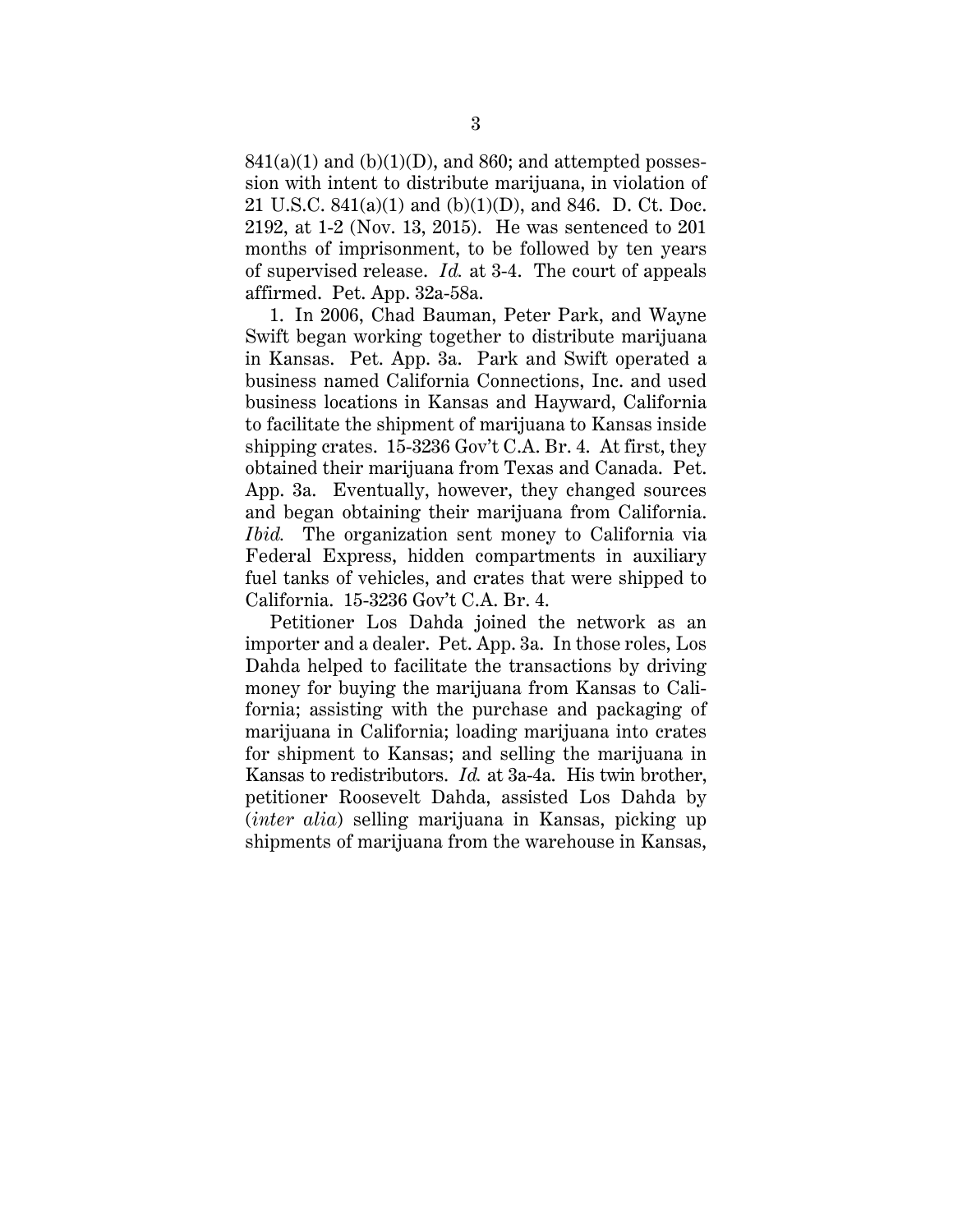delivering marijuana to Park, collecting narcotics proceeds, and transporting cash to California. 15-3237 Gov't C.A. Br. 5.

The network operated for approximately seven years, but the relationships and work assignments varied over time. Pet. App. 4a. For example, when a dispute arose, Bauman stopped working with Park and Swift. *Ibid.* Nonetheless, petitioner Los Dahda continued to work with Bauman to acquire marijuana in California and to transport the marijuana to Kansas for distribution there. *Ibid.* Approximately one year later, Los Dahda stopped working with Bauman and resumed working with Park and Swift to acquire marijuana from California and in Kansas. *Ibid.*

2. As part of its investigation into the drug network, the government obtained wiretap-authorization orders under Title III of the Omnibus Crime Control and Safe Streets Act of 1968, 18 U.S.C. 2510-2520, for telephones used by suspected members of the network. After petitioners were indicted on multiple drug-trafficking counts, they moved to suppress evidence obtained from the wiretaps on the ground that (*inter alia*) "the order of authorization \* \* \* under which it was intercepted [wa]s insufficient on its face."  $18$  U.S.C.  $2518(10)(a)(ii)$ ; see Pet. App. 14a. Petitioners contended (as relevant) that the wiretap orders failed to comply with 18 U.S.C. 2518(3), which permits courts to issue wiretap orders "approving interception of wire, oral, or electronic communications within the territorial jurisdiction of the court in which the judge is sitting," *ibid.*; see Pet. App. 67a. Petitioners did not argue that the recorded communications were in fact intercepted outside of the territorial jurisdiction of the issuing court; there was "no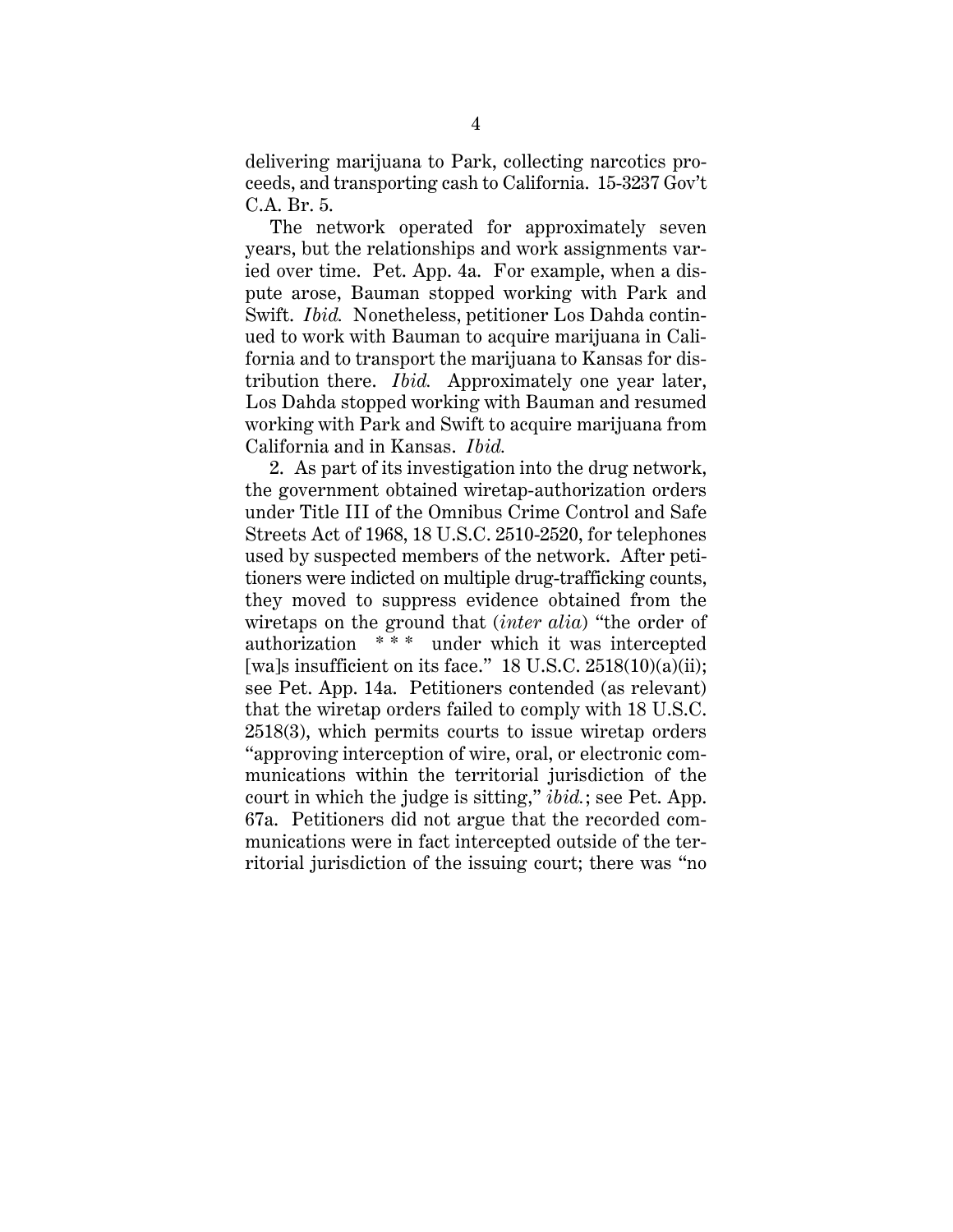dispute that the government monitored the communications from a listening post in Kansas, i.e., within the jurisdiction of this issuing court." Pet. App. 68a. Rather, petitioners argued that the wiretap orders were facially overbroad because they provided that, "[p]ursuant to [18 U.S.C. 2518(3)],  $***$  in the event [the target telephones] are transported outside the territorial jurisdiction of the court, interception may take place in any other jurisdiction within the United States." Pet. App. 15a-16a (citation omitted); see *id.* at 67a.

The district court referred petitioners' motion to a magistrate judge, who recommended denying it. Pet. App. 66a-76a. The magistrate explained that "[a] wiretap authorization order is presumed proper, and a defendant carries the burden of overcoming this presumption." *Id.* at 68a (citation omitted). The magistrate found that, by failing to cite any cases supporting their argument that the wiretap order was invalid, petitioners "ha[d] not carried [their] burden of overcoming th[at] presumption." *Id.* at 73a. As an additional, alternative basis for denying the motion, the magistrate determined that the complained-of language in the wiretap orders was "surplusage" and did not implicate any of "Congress's core concerns in passing Title III," and thus it did not require suppression. *Ibid.* The district court adopted the magistrate judge's report and recommendation. *Id.*  at 65a.

After separate jury trials, petitioners Los Dahda and Roosevelt Dahda were convicted on 15 counts and 10 counts, and sentenced to 189 months of imprisonment and 201 months of imprisonment, respectively.

3. Petitioners each separately appealed, and the court of appeals affirmed in relevant part in both cases. Pet. App. 1a-58a. As relevant here, the court concluded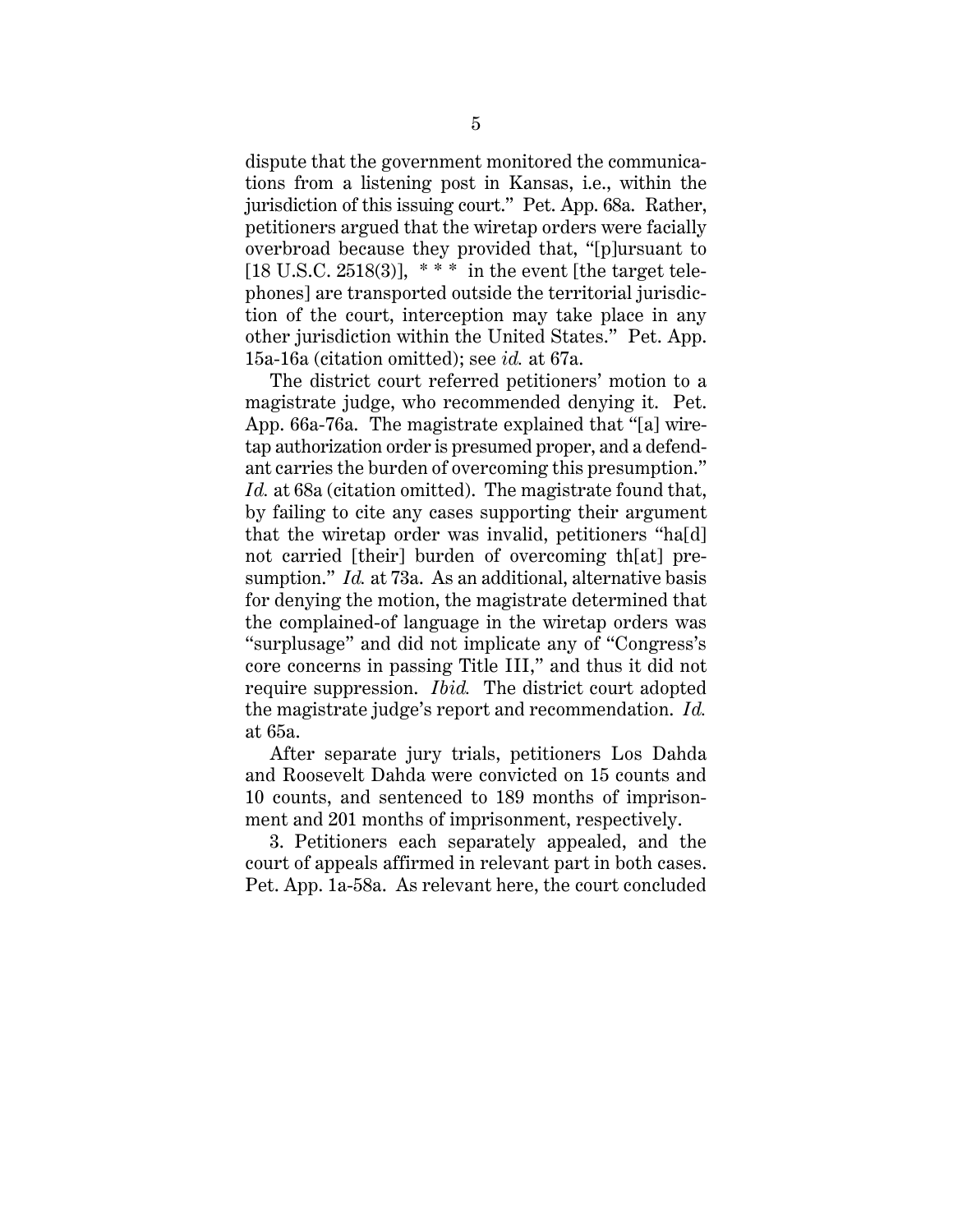in Los Dahda's appeal that the wiretap orders were facially insufficient but that suppression of the intercepted communications was not required, *id.* at 15a-25a, and the court relied on that conclusion to reject Roosevelt Dahda's challenge to the wiretap evidence in his appeal, *id.* at 39a-40a.

As the court of appeals noted, it was undisputed that, "for each call used at trial, the agents' listening post was located in the District of Kansas," and therefore the "cell phone communications were intercepted in the issuing court's territorial jurisdiction, which fell within Title III's territorial limitations." Pet. App. 24a n.7. But the court concluded that the wiretap orders were "facially insufficient because they authorized use of a stationary listening post outside of the district court's territorial jurisdiction." *Id.* at 15a; see *id.* at 20a. The court reasoned that the orders "violated the general rule that interception must occur within the issuing court's territorial jurisdiction" "because there was no geographic restriction on the locations of either the cell phones or the listening posts." *Id.* at 17a. The court of appeals also deemed inapplicable the exception set forth in 18 U.S.C. 2518(3) that permits interception "outside [the court's] jurisdiction but within the United States in the case of a mobile interception device," *ibid.*, construing that exception to apply only where the device used to intercept communications is itself mobile. Pet. App. 17a-20a.

The court of appeals held, however, that the absence of a "geographic restriction," Pet. App. 17a, did not require suppression, see *id.* at 21a-25a. The court explained that, under this Court's precedent, "suppression is required only if the jurisdictional requirement is one of 'those statutory requirements that directly and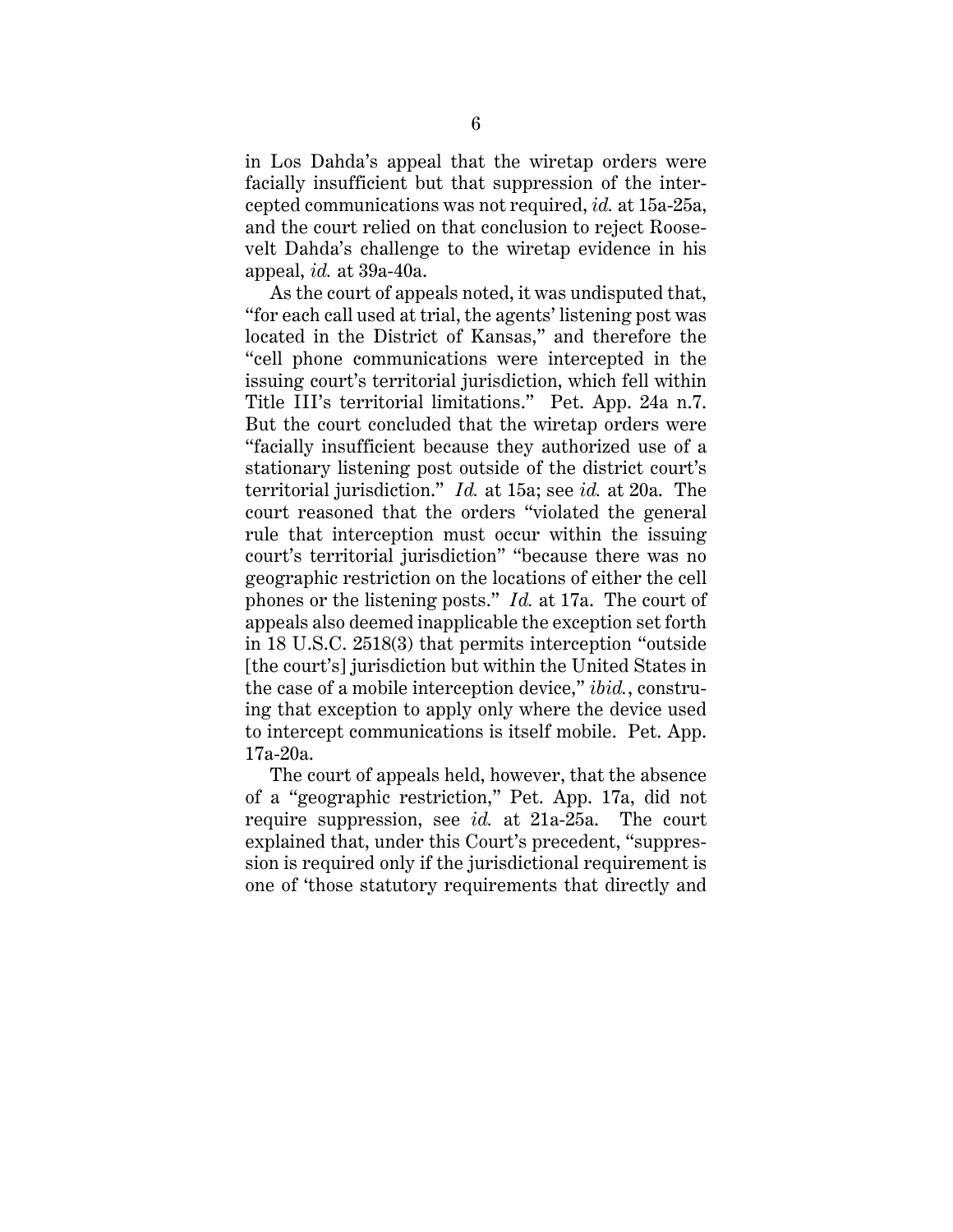substantially implements the congressional intention to limit the use of intercept procedures to those situations clearly calling for the employment of this extraordinary investigative device.'" *Id.* at 21a (quoting *United States* v. *Giordano*, 416 U.S. 505, 527 (1974)) (brackets omitted).

"Applying this test," the court of appeals determined that "suppression is not required for the district court's authorization of wiretaps beyond the court's territorial jurisdiction." Pet. App. 21a. The court observed that "Congress's goals for Title III included \* \* \* protection of the privacy of oral and wire communications and \* \* \* establishment of a uniform basis for authorizing the interception of oral and wire communications." *Id.* at 22a*.* The court further observed that "the territorial limitation does not appear in the congressional examples of privacy protections in Title III," which focus on "[l]imiting who can conduct wiretaps" and "creating an evidentiary burden for a wiretap (probable cause)." *Ibid.* The court also reasoned that the territorial requirement does not "implicate the statutory goal of uniformity," and in fact it "potentially undermine[s] uniformity by requiring prosecutors in multiple jurisdictions to coordinate about how they use electronic surveillance." *Id.* at 23a. The court rejected petitioners' argument "that the territorial limitation thwarts forum shopping," explaining that, even with that limitation, the statute's design allows the government operational flexibility that affects the permissibility of a particular forum for seeking wiretap authorization. *Id.* at 23a-24a.

#### **ARGUMENT**

Petitioners contend (Pet. 17-22) that the district court erred in declining to suppress communications that were intercepted within the territorial jurisdiction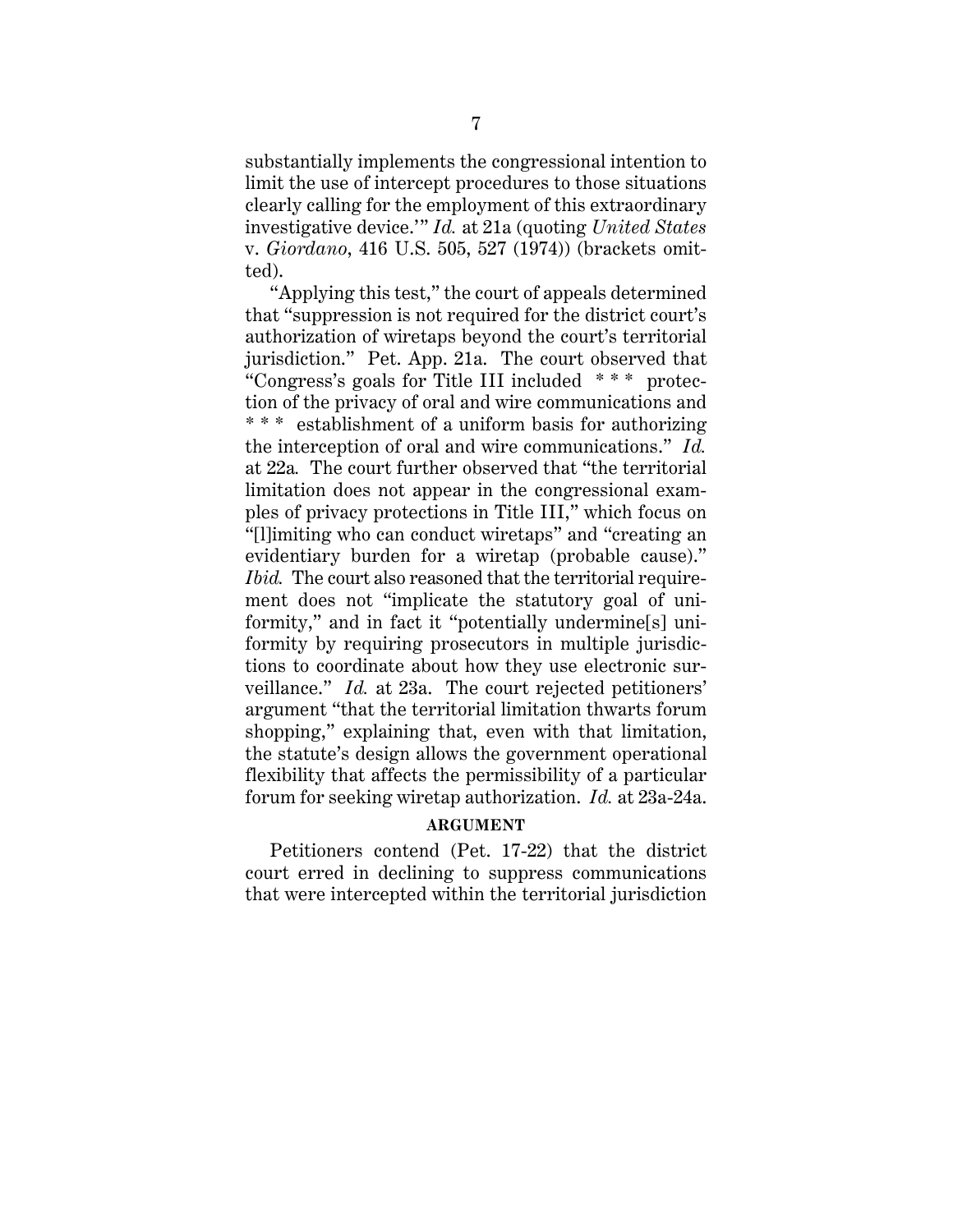of the court that issued the wiretap orders because the orders contained overbroad language regarding the geographic scope of the interceptions they permitted. The court of appeals' decision rejecting petitioners' contention is correct and does not conflict with any decision of this Court or of any other court of appeals. Further review is not warranted.

1. This Court has made clear that "suppression is not mandated for every violation of Title III." *United States* v. *Chavez*, 416 U.S. 562, 575 (1974). "To the contrary, suppression is required only for a 'failure to satisfy any of those statutory requirements that directly and substantially implement the congressional intention to limit the use of intercept procedures to those situations clearly calling for the employment of this extraordinary investigative device.'" *United States* v. *Donovan*, 429 U.S. 413, 433-434 (1977) (quoting *United States* v. *Giordano*, 416 U.S. 505, 527 (1974)).

In *Chavez*, this Court held that suppression of wiretap evidence was not required when the application and order "did not correctly identify the individual authorizing the application, as 18 U.S.C.  $\S$   $2518(1)(a)$  and  $(4)(d)$  require," because an appropriate official—the Attorney General had in fact authorized the application. 416 U.S. at 570; see *id.* at 571-573. *Chavez* contrasted its holding with the Court's decision the same day in *Giordano*, which concluded that wiretap evidence had to be suppressed when the application was, "in fact, not authorized by one of the statutorily designated officials." 416 U.S. at 508; see *Chavez*, 416 U.S. at 571. Although Title III's requirement that wiretap applications be authorized only by certain officials "responsive to the political process" was a "critical precondition" to any judicial order, *Giordano*, 416 U.S. at 516, 520, Title III's requirements that the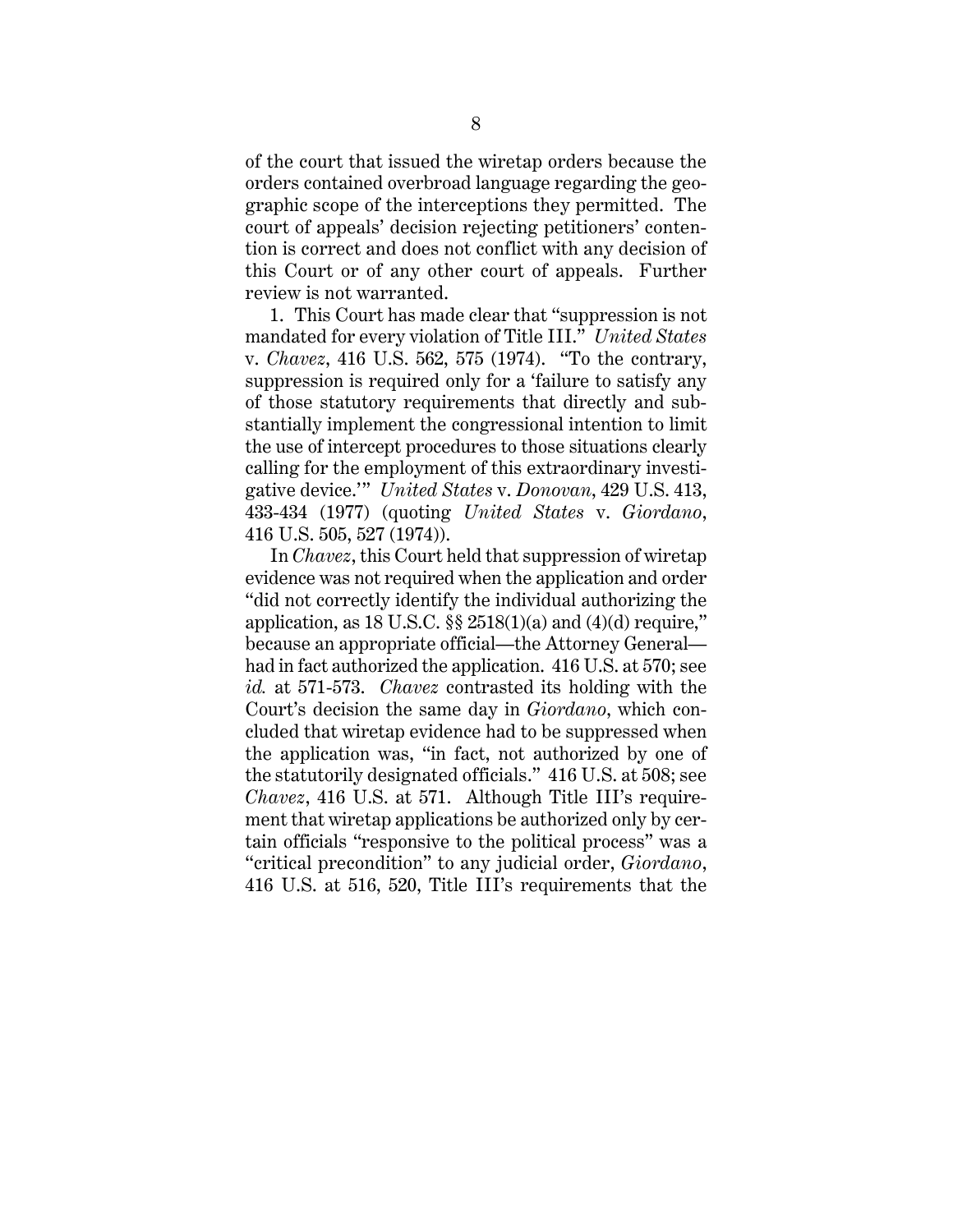authorizing official be *identified* in the wiretap application and order merely serve a "reporting function" and were not intended, "by themselves, to occupy a central, or even functional, role in guarding against unwarranted use" of wiretaps, *Chavez*, 416 U.S. at 578-579. Applying the same principle, the Court subsequently held in *Donovan* that a violation of two Title III requirements that a wiretap application identify "all those likely to be overheard," and that the government inform the court "of all identifiable persons whose conversations were intercepted"—likewise did not warrant suppression. 429 U.S. at 435, 438; see *id.* at 434-439.

Assuming arguendo that the wiretap orders here were "facially insufficient under Title III," as the court of appeals held, Pet. App. 20a; but see pp. 21-22, *infra*, the Court's decisions in *Chavez*, *Giordano*, and *Donovan* support the court of appeals' holding that suppression was not warranted. The Court's reasoning in those cases indicates that incorrect language in a wiretap order does not warrant suppression of evidence that was nonetheless lawfully intercepted where the incorrect language does not implicate a Title III requirement that plays a "substantive role \*\*\* in the regulatory system." *Chavez*, 416 U.S. at 578; see, *e.g.*, *United States* v. *Moore*, 41 F.3d 370, 374 (8th Cir. 1994) ("Every circuit to consider the question" as of 1994 "ha[d] held that [Section]  $2518(10)(a)(ii)$  does not require suppression if the facial insufficiency of the wiretap order is no more than a technical defect."), cert. denied, 514 U.S. 1121 (1995).

There is no dispute that all of the intercepted communications used at trial here were first heard at a listening post in Kansas, and thus were properly "intercepted" within the territorial jurisdiction of the issuing court. 18 U.S.C. 2518(3); see Pet. App. 24a n.7, 68a; see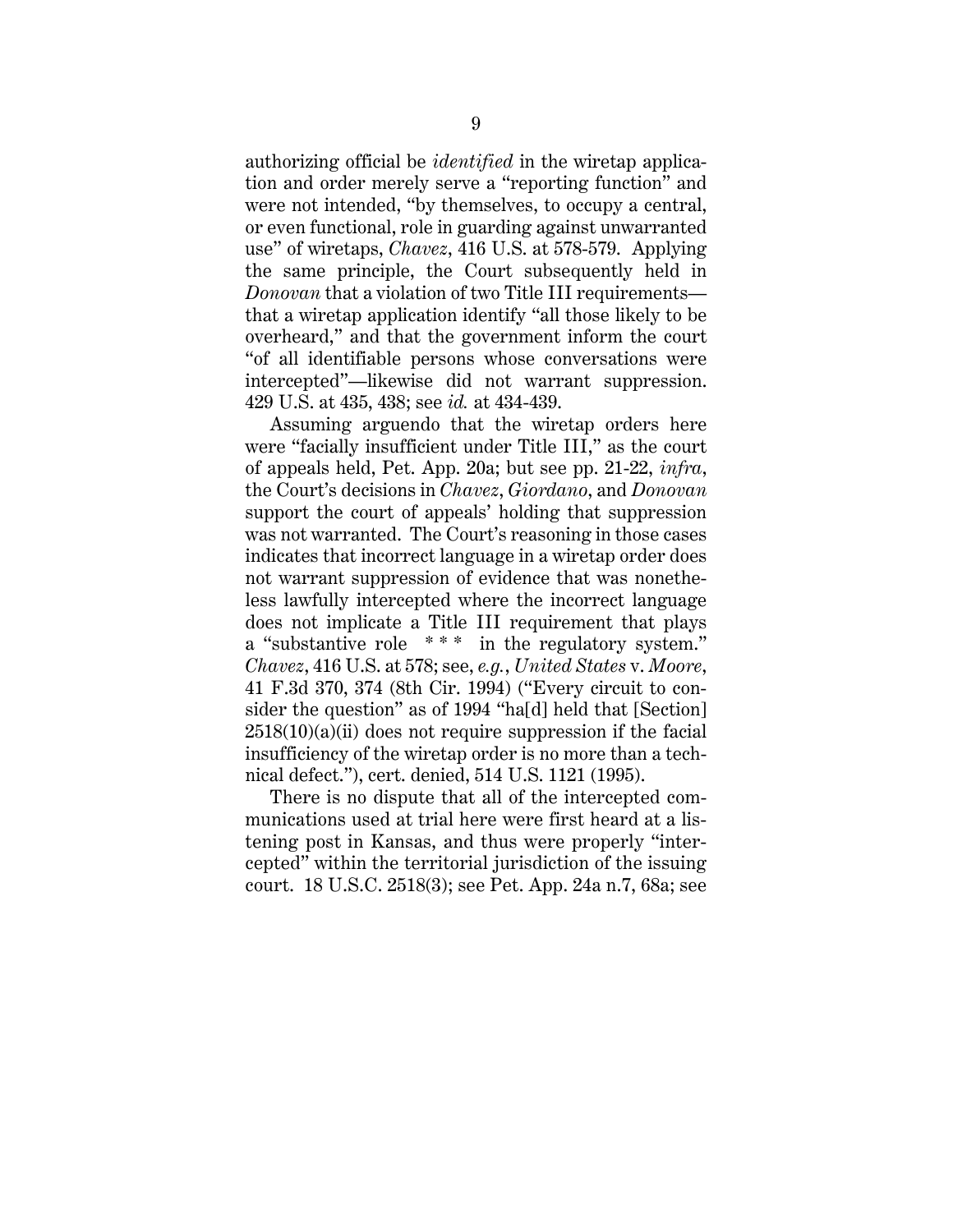also *United States* v. *Jackson*, 849 F.3d 540, 551 (3d Cir. 2017) ("We join the other courts of appeals that have addressed this issue in adopting the 'listening post' theory that under Title III either the interception of or the communications themselves must have been within the judge's territorial jurisdiction."). The critical question is therefore whether a wiretap order's incorrect language about its proper geographic scope violates a Title III requirement that "directly and substantially implement[s] the congressional intention to limit the use of intercept procedures" to the circumstances that most warrant them. *Chavez*, 416 U.S. at 575, 578-579 (citation and internal quotation marks omitted). It does not.

The wiretap orders' inaccurate language regarding the geographic area in which interception could have occurred—where the communications sought to be suppressed were actually intercepted only within the court's territorial jurisdiction—is at most a "technical defect" that does not require suppression. *Moore*, 41 F.3d at 376. Although Title III generally limits the reach of a wiretap order to the issuing court's territorial jurisdiction, 18 U.S.C. 2518(3), that limitation does not play a "substantive role \*\*\* in the regulatory system," *Chavez*, 416 U.S. at 578. As the court of appeals explained, confining the area in which interception may occur pursuant to an otherwise-valid wiretap order does not enhance the "protection of the privacy of oral and wire communications" or assist in the "establishment of a uniform basis for authorizing the interception of oral and wire communications." Pet. App. 22a (citing S. Rep. No. 1097, 90th Cong., 2d Sess. 66 (1968) (Senate Report)); see *id.* at 21a-22a. If anything, the court explained, "the territoriality limitations potentially undermine uniformity": to the extent they could require wiretap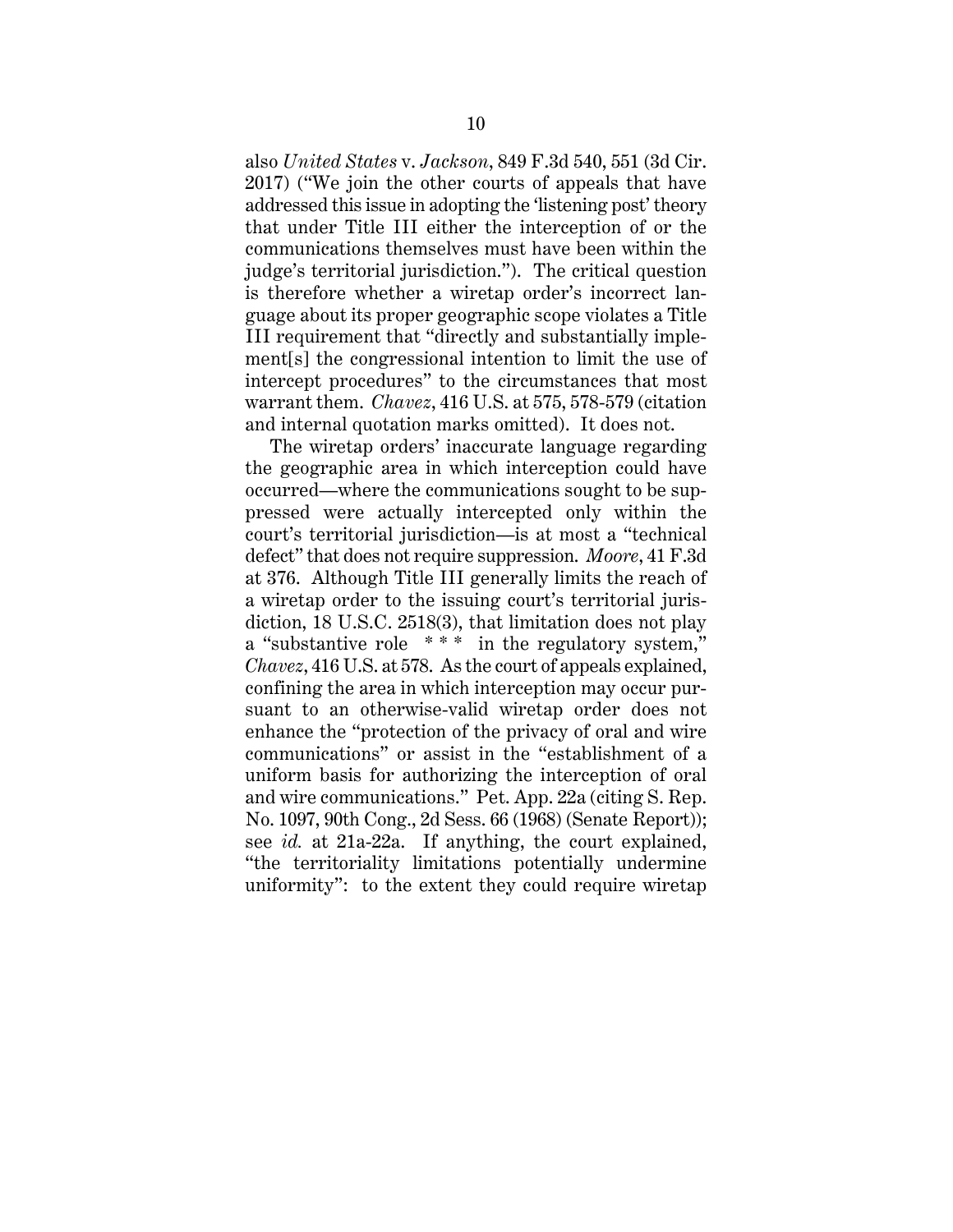orders to be obtained in multiple jurisdictions in the same investigation, those limitations may "requir[e] prosecutors in multiple jurisdictions" that may have different practices "to coordinate about how they use electronic surveillance." *Id.* at 23a (citing *Adams* v. *Lankford*, 788 F.2d 1493, 1499 (11th Cir. 1986)). Nor does Section 2518(3)'s territorial limitation directly protect privacy or substantively affect which communications may be intercepted. Moreover, the government may seek a wiretap order in a district in which it has a listening post (as it did here). *Id.* at 23a-24a.

In any event, regardless of whether Section 2518(3)'s territorial limitation on the district court's authority to authorize wiretaps directly and substantially implements core features of Title III, incorrect language in a wiretap order about its geographic scope does not do so. Title III does not require that a wiretap order explicitly set forth its territorial limitations. Section 2518(4) "enumerates certain categories of information that a wiretap order 'shall specify.'" *United States* v. *Scurry*, 821 F.3d 1, 8 (D.C. Cir. 2016). The location of the listening post is not part of the required information. In particular, Section 2518(4)(b)'s requirement of information about "the nature and location of the communications facilities as to which, or the place where, authority to intercept is granted" requires only identification of the telephone (or the telephone number, or other specific facility or location) to be tapped, not the location where interceptions will occur, such as where law-enforcement agents will listen to the communications. *Id.* at 14 (citation and emphasis omitted). The requirement that applications and orders specify the "nature and location" of the "facilities" to be tapped, 18 U.S.C. 2518(4)(b), "reflects the constitutional command of particularization" enshrined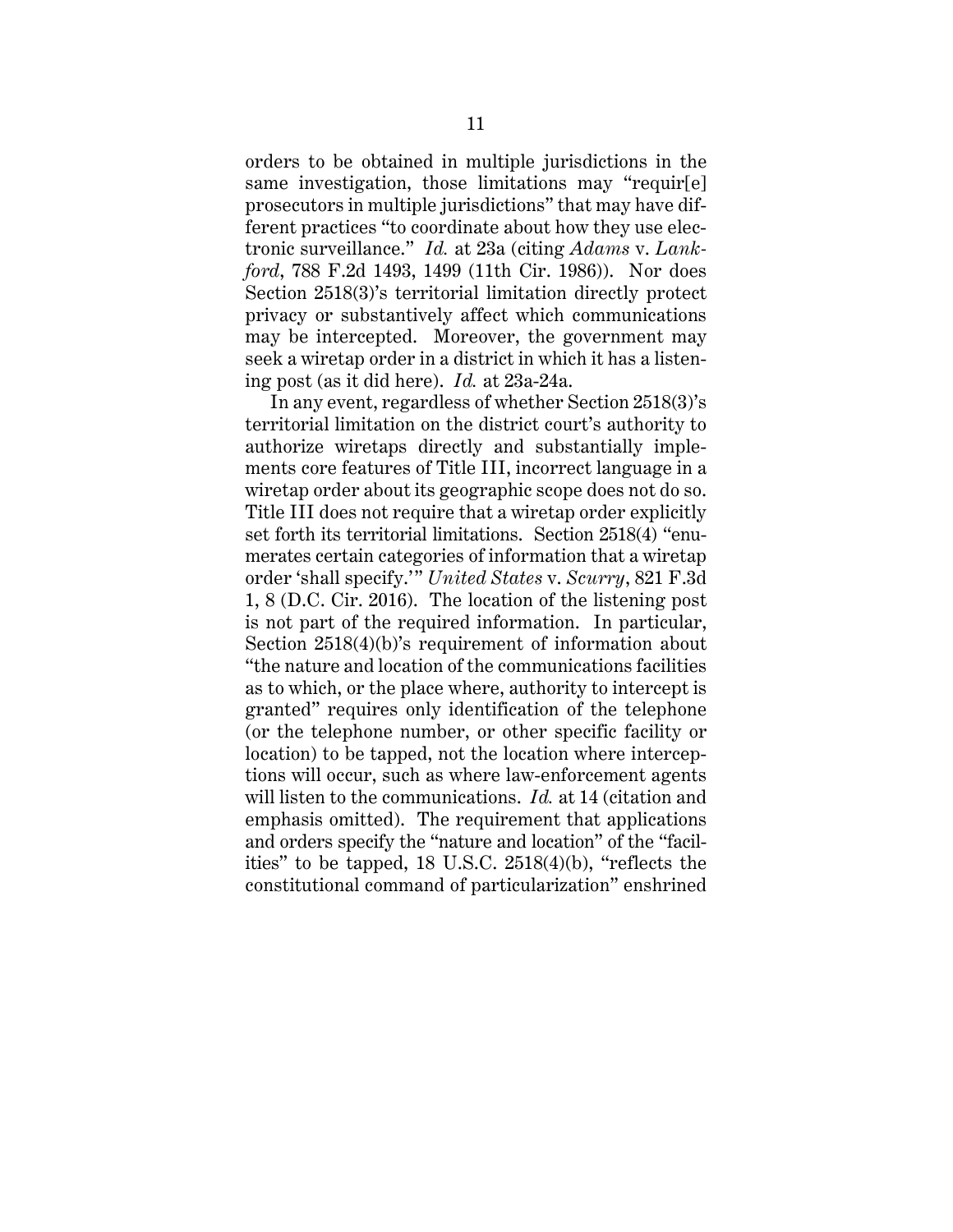in the Fourth Amendment, Senate Report 101; see also *id.* at 102-103, which, "[i]n the wiretap context," is "satisfied by identification of the telephone line to be tapped and the particular conversations to be seized," *Donovan*, 429 U.S. at 427 n.15.

Given that Title III does not require a wiretap order to specify its territorial reach at all, the fact that an order contains incorrect language about its territorial scope does not implicate a core concern of the statute. Such language thus cannot justify suppression of communications that were in fact intercepted within the court's territorial jurisdiction.

2. a. Petitioners' counterarguments lack merit. Petitioners principally assert that the "core concerns" approach that this Court applied in *Chavez*, *Giordano*, and *Donovan* to claims that communications were "unlawfully intercepted" under 18 U.S.C. 2518(10)(a)(i) should not apply to petitioners' allegations that the wiretap orders were "insufficient on [their] face" under 18 U.S.C. 2518(10)(a)(ii). Pet. 18 (citation omitted); see Pet. 18-22. They argue (Pet. 13) that, unlike subparagraph (i), subparagraph (ii) establishes "a mechanical test"—*i.e.*, "either the warrant is facially insufficient or it is not"—and if it is facially insufficient, suppression is automatically required. That is incorrect.

Section 2518(10)(a) permits "[a]ny aggrieved person" to "move to suppress" intercepted communications on the grounds that the "(i) the communication was unlawfully intercepted; (ii) the order of authorization or approval under which it was intercepted is insufficient on its face; or (iii) the interception was not made in conformity with the order of authorization or approval." 18 U.S.C. 2518(10)(a). Contrary to petitioners' contention (Pet. 20), Section 2518(10)(a) does not automatically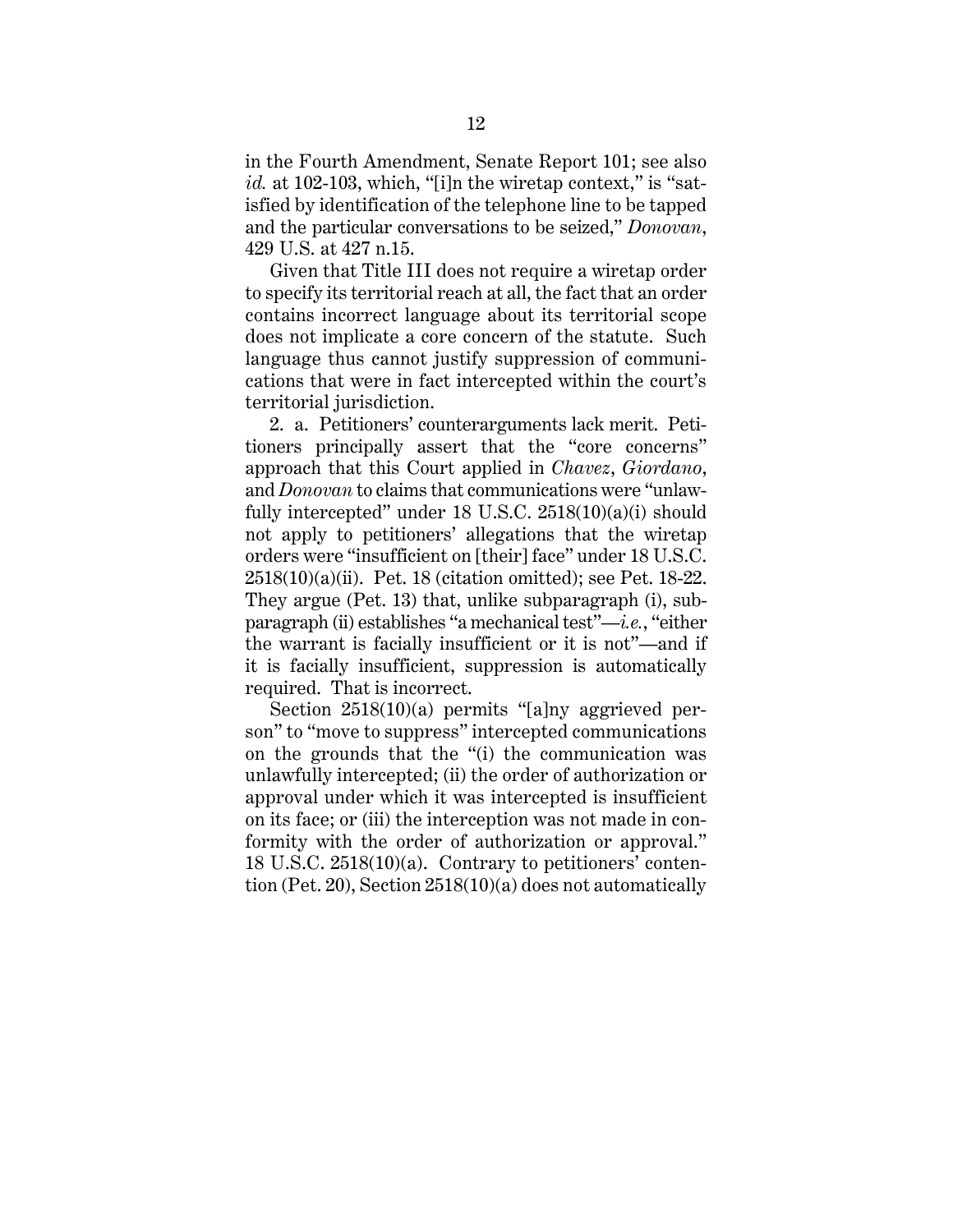require suppression whenever a court finds some defect, however technical or minor, in a wiretap order.

Taking account of Title III's purposes, this Court has held that subparagraph (i)'s "unlawfully intercepted" prong "was not intended to reach every failure to follow statutory procedures," but only violations of provisions that "directly and substantially implement" the statutory scheme. *Chavez*, 416 U.S. at 575 (citing *Giordano*, 416 U.S. at 527); see Senate Report 96 (Congress had "no intention \* \* \* generally to press the scope of the suppression [rule] beyond present search and seizure law."). The same approach applies equally in construing subparagraph (ii)'s "insufficient on its face" prong. Even before *Giordano*, the Second Circuit denied suppression under Title III because an error in a wiretap order—"omission of a minimization directive"—"was a 'technical defect.'" *United States* v. *Cirillo*, 499 F.2d 872, 880 (2d Cir.), cert. denied, 419 U.S. 1056 (1974). Since then, every court of appeals that has directly addressed the issue has recognized that not every error in a wiretap order's language that might render it facially insufficient under subparagraph (ii) necessarily requires suppression. See Pet. 15-16 (citing *United States* v. *Cunningham*, 113 F.3d 289, 293-294 (1st Cir.), cert. denied, 522 U.S. 862 (1997); *United States* v. *Traitz*, 871 F.2d 368, 379 (3d Cir.), cert. denied, 493 U.S. 821 (1989); *United States* v. *Robertson*, 504 F.2d 289, 292 (5th Cir. 1974), cert. denied, 421 U.S. 913 (1975); *United States* v. *Vigi*, 515 F.2d 290, 293 (6th Cir.), cert. denied 423 U.S. 912 (1975); *United States* v. *Lawson*, 545 F.2d 557, 562 (7th Cir. 1975), cert. denied, 424 U.S. 927 (1976); *United States* v. *Lomeli*, 676 F.3d 734, 739 (8th Cir. 2012); *United States* v. *Swann*, 526 F.2d 147, 149 (9th Cir. 1975) (per curiam); *United States* v. *Radcliff*,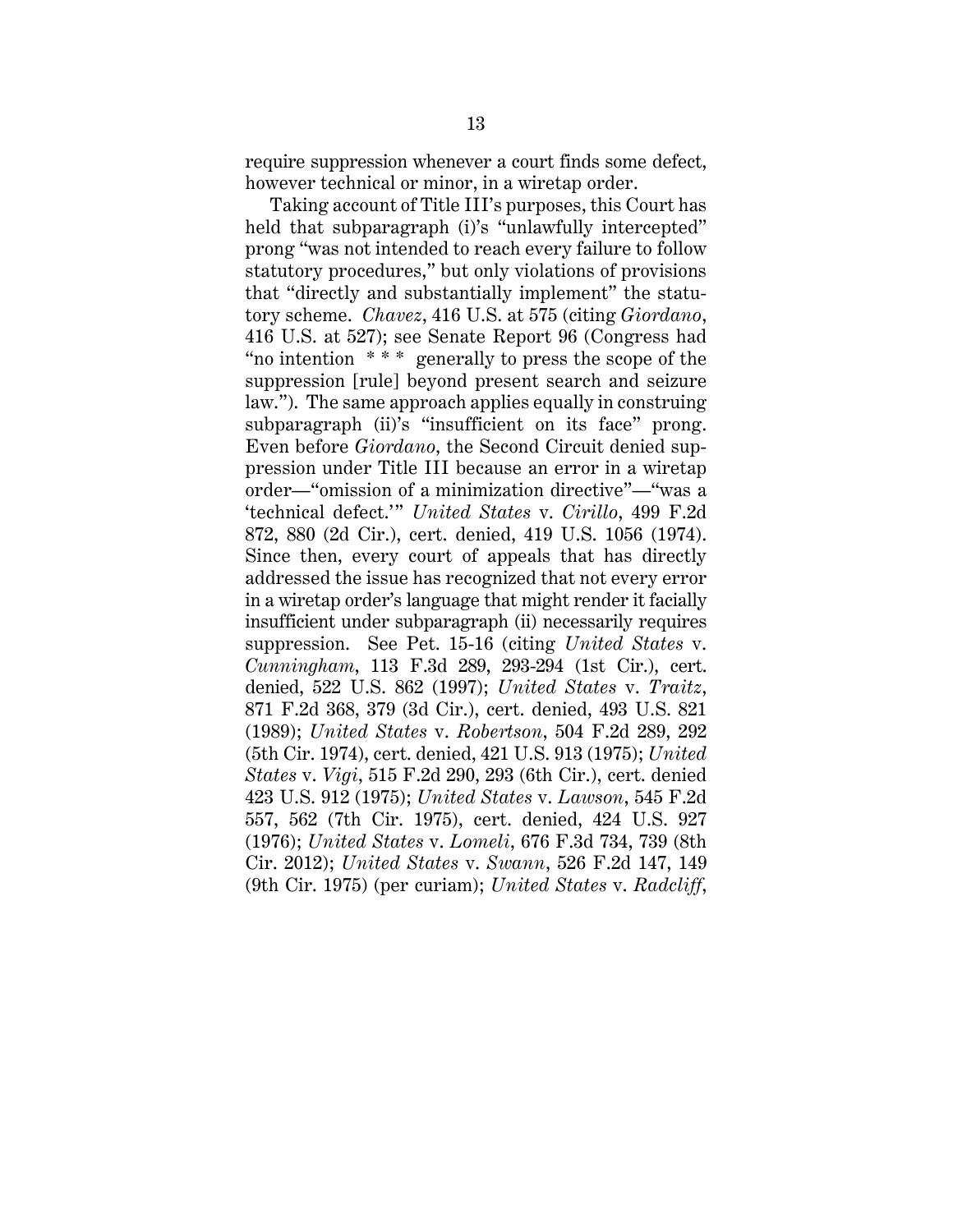331 F.3d 1153, 1162 (10th Cir.), cert. denied, 540 U.S. 973 (2003); *United States* v. *Nelson*, 837 F.2d 1519, 1527 (11th Cir.), cert. denied, 488 U.S. 829 (1988)); see also *Scurry*, 821 F.3d at 12 (noting that the D.C. Circuit has "left open the possibility" that a "technical defect" in a wiretap order might not require suppression (citing *United States* v. *Glover*, 736 F.3d 509, 515 (D.C. Cir. 2013))).

Petitioners contend (Pet. 19-20) that the reasons underlying the Court's interpretation of subparagraph (i) as not mandating suppression for every Title III violation do not apply to subparagraph (ii). In arriving at that interpretation, the Court relied in part on "the scheme of [Section  $2518(10)(a)$ ]," explaining that interpreting subparagraph (i) "to reach every failure to follow statutory procedures" would cause subparagraphs (ii) and (iii) to "be drained of meaning." *Chavez*, 416 U.S. at 575 (citing *Giordano*, 416 U.S. at 527). Petitioners argue (Pet. 19-20) that applying the same "core concerns" construction of subparagraph (i) to subparagraph (ii) is not necessary to avoid rendering other language surplusage, and that in fact it would create superfluity "because anything that gives rise to suppression under paragraph (ii) necessarily also does so under paragraph (i)." Petitioners are mistaken.

Interpreting subparagraph (ii), *in pari materia* with subparagraph (i), not to require suppression for every facial defect follows from "the scheme of the section." *Chavez*, 416 U.S. at 575. Given this Court's holdings that suppression is not automatic under subparagraph (i) even where communications are *actually* intercepted unlawfully, it is unlikely that Congress intended to make suppression mandatory under subparagraph (ii) whenever a wiretap order is deficient in any respect,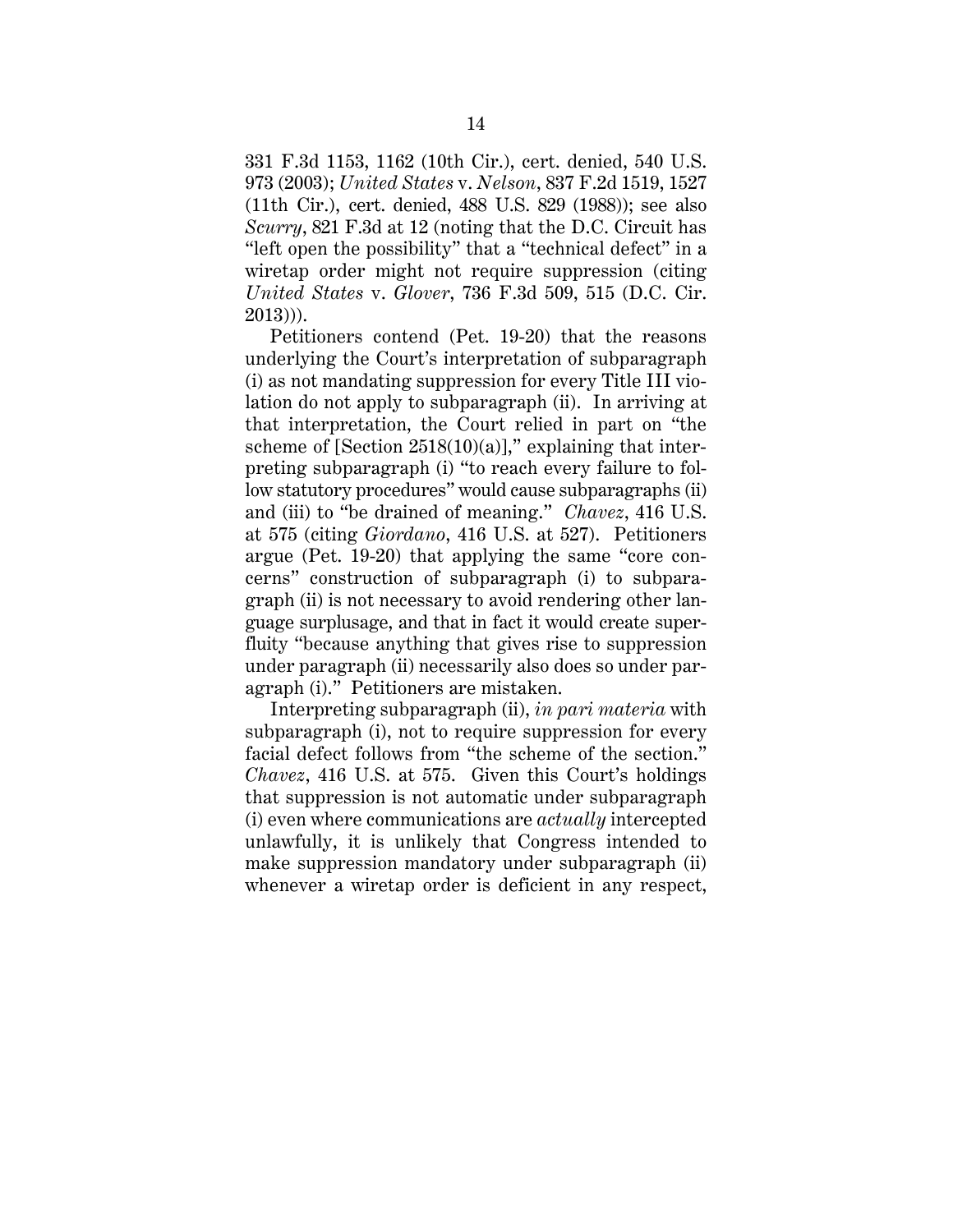even though the interception is otherwise conducted lawfully. It would make little sense for Congress to require suppression invariably for insubstantial errors in authorizing documents that do not affect the conduct of surveillance while not doing so for errors that result in interception that in fact transgresses Title III.

Nor does interpreting both subparagraphs (i) and (ii) in parallel to limit suppression to violations of certain fundamental Title III requirements render subparagraph (i) redundant, as petitioners assert. Subparagraph (i) applies where communications were actually intercepted in violation of Title III's core requirements. By contrast, subparagraph (ii) applies where the wiretap order itself is deficient. Each provision might warrant suppression in circumstances where the other would not. If, for example, the wiretap application is not in fact authorized by an appropriate Executive Branch official, suppression is warranted under subparagraph (i) even if the wiretap order itself is facially sufficient for purposes of subparagraph (ii). See *Giordano*, 416 U.S. at 512-529. Conversely, if "the identity of the person \* \* \* whose communications are to be intercepted" were "known," 18 U.S.C. 2518(4)(a), but not included in the wiretap order, a court might conclude that suppression is warranted under subparagraph (ii) even if the interception complied with the terms of the order and was not "unlawful[]" under subparagraph (i). In short, the fact that subparagraph (ii) may reach some violations that subparagraph (i) does not encompass does not require a finding "that suppression is required for every minor facial insufficiency." *United States* v. *Acon*, 513 F.2d 513, 517 (3d Cir. 1975).

b. Petitioners alternatively argue (Pet. 21) that, even if subparagraph (ii) requires suppression only for defects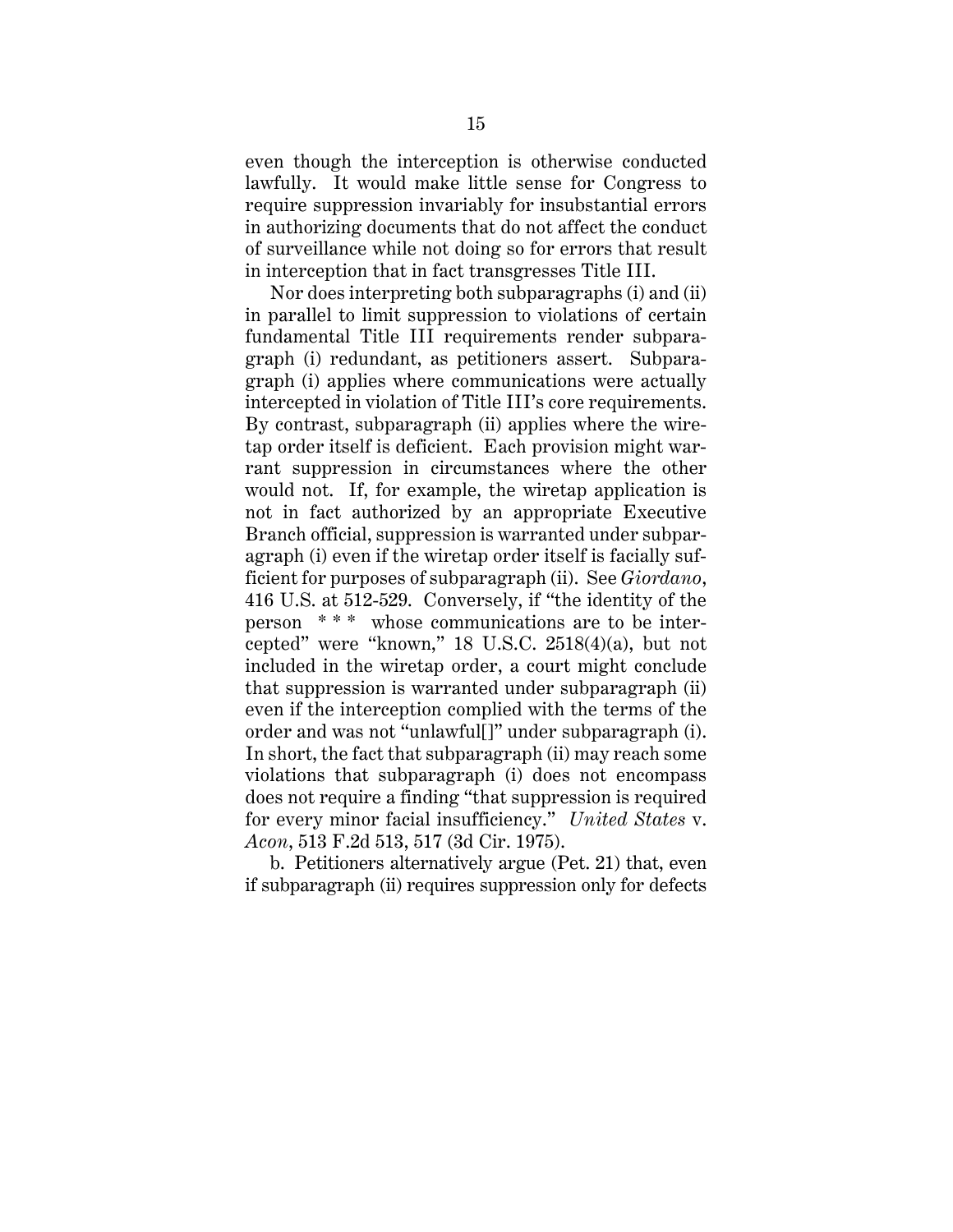that go to the "'core concerns' of the statute," Title III's territorial-jurisdiction limitation implicates those concerns. See Pet. 20-22. That argument misapprehends the type of defect at issue. It is undisputed that the territorialjurisdiction limitation *itself* was not violated here. See Pet. App. 24a n.7, 68a. The relevant question, therefore, is whether the wiretap orders' *inaccurate language* regarding their territorial reach implicates core concerns. Petitioners do not identify any Title III requirement that a wiretap order specify its territorial limits. Nor do they explain how such a requirement would serve any core purpose of the statute.

In any event, petitioners fail to show that Title III's territorial-jurisdiction limitation itself "directly and substantially implements the congressional intention to limit the use of intercept procedures." *Chavez*, 416 U.S. at 575 (citation omitted). They do not dispute the court of appeals' conclusions that territorial limits do not protect privacy and do not establish a uniform basis for the interception of communications. Cf. Pet. App. 21a-23a. Petitioners instead fault the court of appeals (Pet. 21) for consulting legislative history to identify those as core Title III concerns. But the court of appeals properly followed the course charted by this Court's decisions, which have relied in part on the legislative record in construing Section 2518(10)(a) and ascertaining Title III's fundamental aims. See, *e.g.*, *Chavez*, 516 U.S. at 578-579; *Giordano*, 416 U.S. at 516-523, 526-529.

Petitioners assert (Pet. 22) that the territorialjurisdiction restriction "limits forum shopping by prosecutors." But petitioners offer no evidence, from the legislative history or otherwise, that preventing forum shopping was among Congress's core concerns. And as the court of appeals explained, the territorial limitation in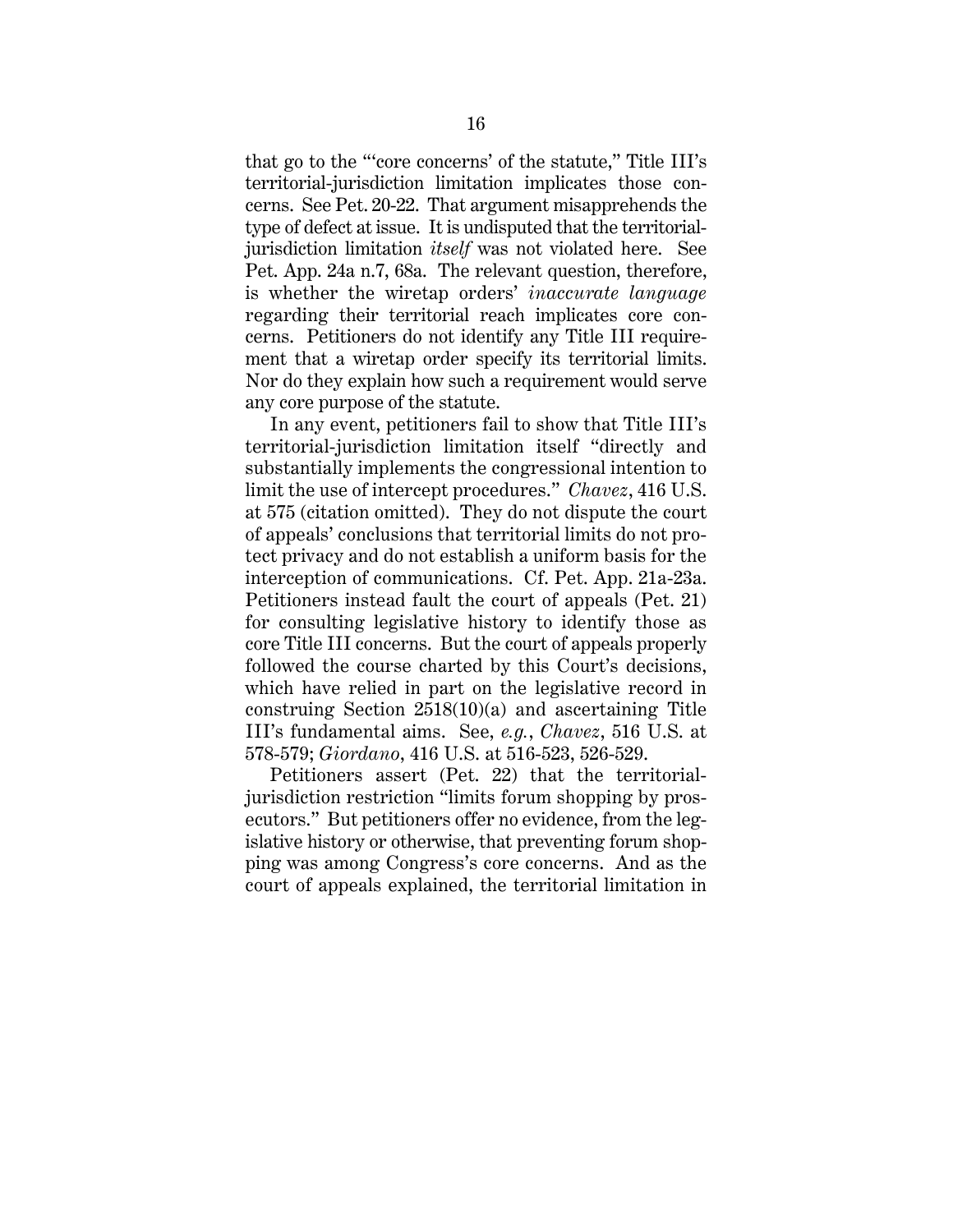some cases does not significantly restrict the government's choice of forum: the government may seek approval in whatever jurisdiction it chooses to establish its listening post, or, in narrow circumstances, it may seek approval in one jurisdiction for the use of a mobile interception device nationwide. Pet. App. 23a-24a. Petitioners discount these procedures, asserting (Pet. 22) that each will often be impractical. But even crediting their contentions, the fact that Title III permits these alternatives undermines petitioners' contention that the territorial-jurisdiction limitation implements a fundamental purpose of narrowing the government's flexibility with respect to a judicial forum. Nor does the general legal principle that "courts may act only within their jurisdictions," Pet. 21, justify the specific statutory remedy of suppressing probative wiretap evidence that was obtained in a manner that did not in fact exceed the authorizing court's jurisdiction.

3. Petitioners err in asserting (Pet. 11-17) that the decision below implicates a disagreement among the courts of appeals.

a. Petitioners argue (Pet. 15-16) that the decision below adds to existing disagreement about whether Section  $2518(10)(a)(ii)$  requires suppression for every deficiency on the face of a wiretap order. That is incorrect. As discussed above, every circuit to address the issue has acknowledged that not every defect in a wiretap order that might render it facially insufficient necessarily requires suppression. See pp. 13-14, *supra*. Although the courts of appeals have used different language in describing the types of insufficiencies that do not warrant suppression, and some have reached different conclusions regarding certain specific defects, they are in general agreement that some defects do not require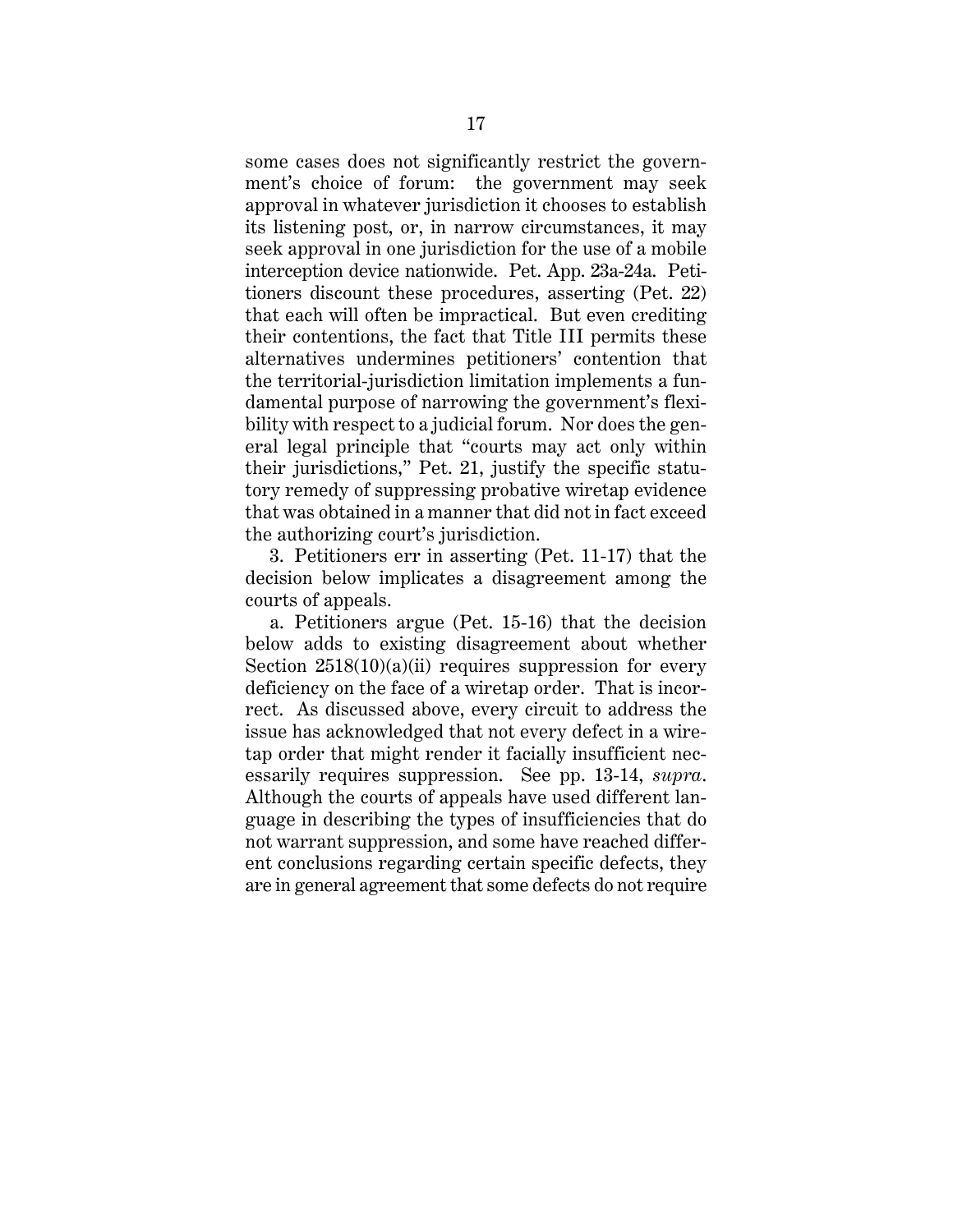suppressing communications that are otherwise lawfully intercepted. See, *e.g.*, *Traitz*, 871 F.2d at 379 (employing "[a] two tiered analysis," asking first if order is facially insufficient and second whether that insufficiency warrants suppression); *Moore*, 41 F.3d at 375 ("[W]e accept the district court's conclusion that the order is 'insufficient on its face' and turn to the second part of the *Traitz* two-tiered analysis, whether that defect requires suppression of the resulting wiretap evidence."); *Cunningham*, 113 F.3d at 294 (denying suppressing because "the flaw in this case, although serious, was a discrete set of clerical mistakes in a process that in all other important respects complied with the statute"); *Swann*, 526 F.2d at 149 (denying suppression for a "minor facial insufficiency"); *Vigi*, 515 F.2d at 293 (same); *Acon*, 513 F.2d at 517-519 (same); cf. *United States* v. *Joseph*, 519 F.2d 1068, 1070 (5th Cir. 1975) ("[T]his particular defect did not make an order facially insufficient."), cert. denied, 424 U.S. 909 (1976), and 430 U.S. 905 (1977).

Petitioners cite (Pet. 13-14) a single decision, the D.C. Circuit's ruling in *Glover*, *supra*, that they argue rejected the view that suppression is not required for every facially insufficient wiretap order. *Glover*, however, does not squarely conflict with this well-established consensus. As the D.C. Circuit subsequently explained in *Scurry*, its decision in *Glover* "left open the possibility" that a "technical defect" in a wiretap order might not require suppression. 821 F.3d at 12 (citing *Glover*, 736 F.3d at 515). Accordingly, the D.C. Circuit would not necessarily require suppression automatically for every deficiency on the face of a wiretap order.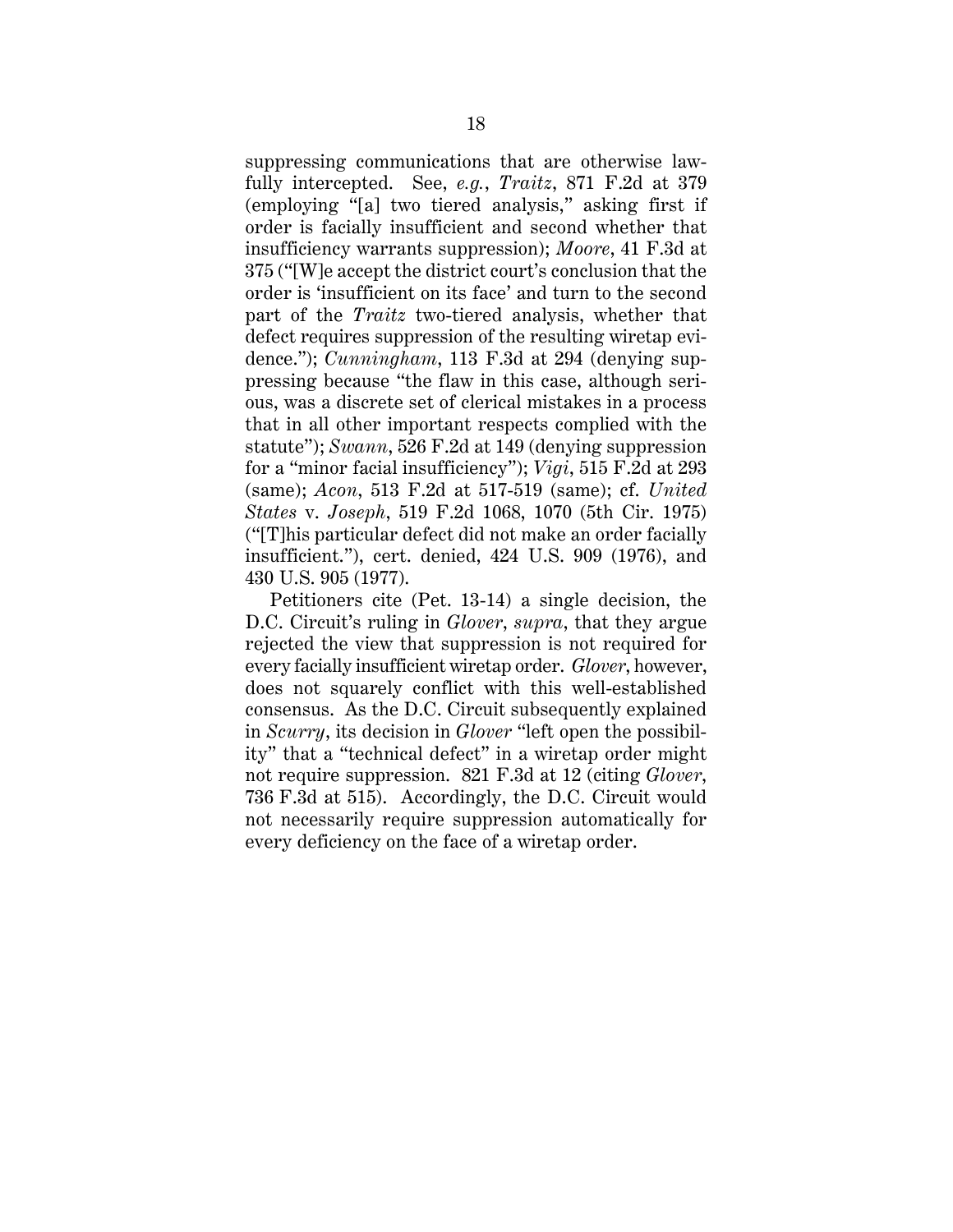b. Petitioners also assert (Pet. 16-17) that the decision below conflicts with the D.C. Circuit's specific holding in *Glover* addressing Title III's territorial-jurisdiction limitation. That is similarly incorrect.

The D.C. Circuit in *Glover* considered whether to suppress communications intercepted using a mobile interception device that was installed outside the issuing court's jurisdiction. The government had sought and obtained permission from a court in the District of Columbia to place a mobile interception device on the defendant's truck, even though the application in support of the wiretap order "made [] plain" that the defendant's truck was located in another jurisdiction (Maryland). 736 F.3d at 510. The D.C. Circuit held that evidence obtained from the wiretap had to be suppressed under Section 2518(10)(a)(ii) and Federal Rule of Criminal Procedure 41(b)(2). See 736 F.3d at 515. The court reserved judgment on whether a "technical defect" would necessitate suppression, holding instead that suppression was warranted based on what it described as a "blatant disregard of a district judge's jurisdictional limitation" that could not "be regarded as only 'technical.'" *Ibid*.

There is no conflict between the result in this case and the result in *Glover*. The D.C. Circuit had no occasion in *Glover* to decide whether suppression would be required based on the type of facial insufficiency the court of appeals found here—overbroad language in a wiretap order concerning the permissible location of interception that did not result in any violation of Title III's territorial limitation. Nor did it consider whether such surplus language would be a "technical defect," 736 F.3d at 515, that would not by itself require sup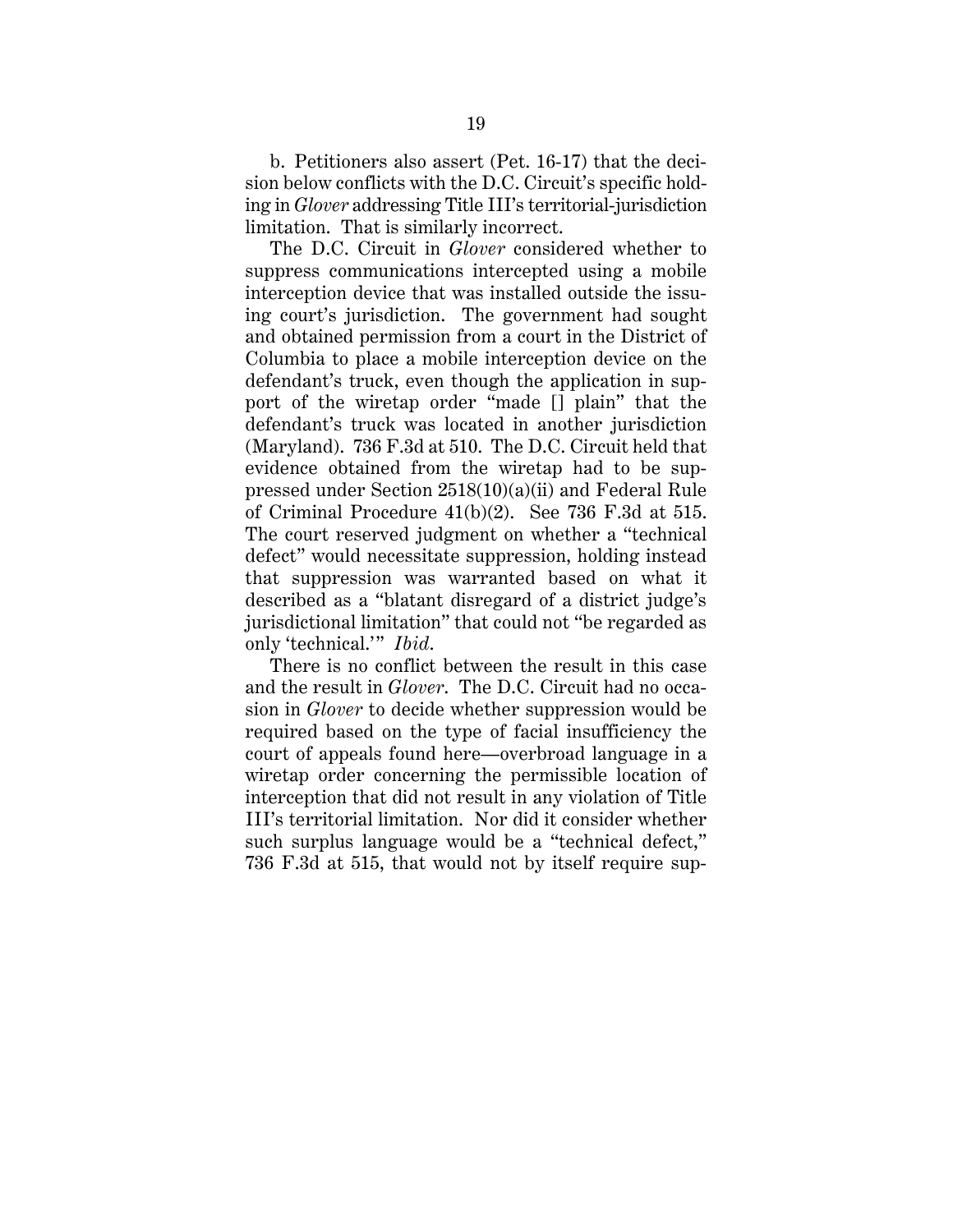pression. Unlike in *Glover*, in which the wiretap application "made [] plain" that the government intended to execute the wiretap order outside the issuing court's jurisdiction, *id.* at 510, nothing in the wiretap applications in this case indicated that the government sought or intended to intercept calls outside of Kansas, the issuing court's jurisdiction. Moreover, whereas the government in *Glover* executed the wiretap order in another jurisdiction by installing a mobile interception device in that jurisdiction, in this case the government intercepted all communications at a listening post in Kansas. Pet. App. 24a n.7, 68a.

Petitioners suggest (Pet. 16-17) that *Glover* conflicts with the Eleventh Circuit's decision in *Adams* v. *Lankford*, *supra*, but that asserted conflict does not warrant review in this case. *Adams* upheld the denial of habeas corpus relief based on the contention that communications were unlawfully intercepted in one state-court judicial district pursuant to a wiretap order issued by a court in another district. See 788 F.2d at 1495-1500. The Eleventh Circuit concluded that the challenge was "not cognizable on federal habeas corpus review" because the statutory structure and legislative history of Title III showed that "Congress did not consider the violations" of the statute's territorial-jurisdiction limitation alleged "to be matters of core concern." *Id.* at 1499-1500. As petitioners note (Pet. 14), the D.C. Circuit stated in *Glover* that, if "an inquiry into the core concerns of the statute were permitted under" 18 U.S.C. 2518(10)(a)(ii), the court would conclude that "territorial jurisdiction *is* a core concern of Title III." 736 F.3d at 515 (citing *United States* v. *North*, 728 F.3d 429, 437 (5th Cir.), withdrawn and superseded on reh'g, 735 F.3d 212 (5th Cir. 2013) (per curiam)). Unlike both *Adams* and *Glover*, however, this case does not involve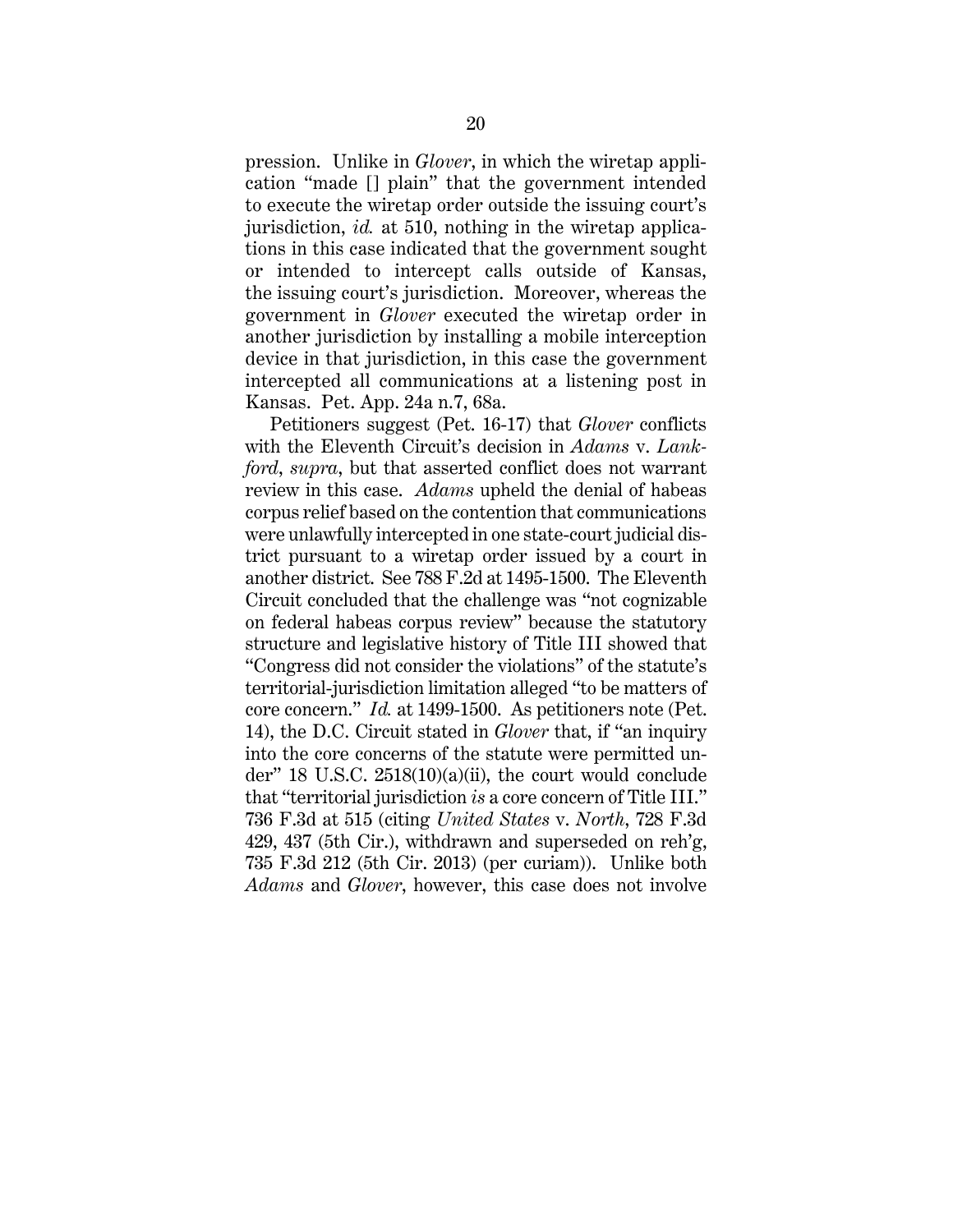communications intercepted outside the jurisdiction of the issuing court. Any disagreement between the Eleventh and D.C. Circuits about whether interception that occurs in violation of Title III's territorial-jurisdiction limitation implicates a core concern thus is not implicated here.

4. Even if the question presented otherwise warranted review, this case would be an unsuitable vehicle to resolve it for two reasons. First, the language that the court of appeals viewed as a defect did not in fact render the orders insufficient on their face. As the D.C. Circuit explained in *Scurry*, "[t]o determine whether a wiretap order is facially insufficient, a reviewing court must examine the four corners of the order and establish whether, on its face, it contains all that Title III requires it to contain." 821 F.3d at 8. In both *Chavez* and *Giordano*, this Court held that wiretap orders were not facially insufficient where the orders included the information that Title III required. See *Chavez*, 416 U.S. at 573-574; *Giordano*, 416 U.S. at 525 n.14; see also *Moore*, 41 F.3d at 375 (judge's failure to sign wiretap order did not require suppression because "[Section] 2518(4) does not mandate a signed order"); cf. *Scurry*, 821 F.3d at 12 (deeming wiretap orders "facially insufficient" because, unlike in "the technical-defect cases the [D.C. Circuit] cited in *Glover*," the orders in *Scurry*  "failed to include \* \* \* information expressly required by Title III").

As discussed above, nothing in Title III requires that a wiretap order include a geographic limitation of the kind the court of appeals found lacking. See pp. 11-12, *supra*. Section 2518(4), which "enumerates certain categories of information that a wiretap order 'shall specify,'" *Scurry*, 821 F.3d at 8, does not mandate an express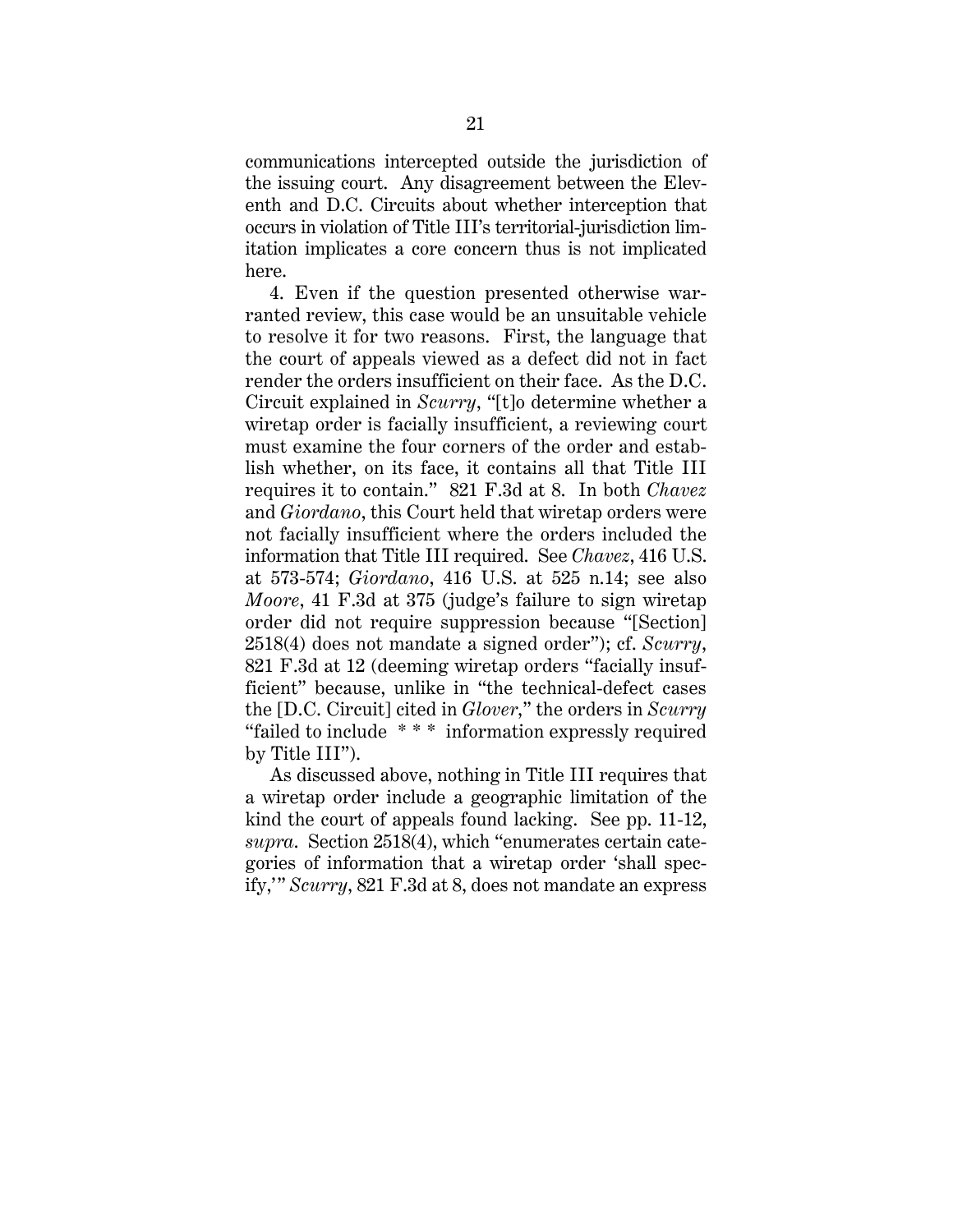territorial limitation. And because no such information is required to begin with, a wiretap order that contains inaccurate (and ultimately unnecessary) language regarding its territorial scope is not facially insufficient. A wiretap order cannot be said to be "*insufficient* on its face," 18 U.S.C. 2518(10)(a)(ii) (emphasis added), if it contains all of the information that is necessary under the statute. That threshold ground for affirming the decision below would impede any consideration of the question presented.

Second, even if the wiretap evidence was admitted erroneously, any error was harmless and casts no doubt on the convictions. Rule 52(a) of the Federal Rules of Criminal Procedure directs that "[a]ny error, defect, irregularity, or variance that does not affect substantial rights must be disregarded." Fed. R. Crim. P. 52(a); see *United States* v. *Olano*, 507 U.S. 725, 734-735 (1993). As the government explained in the court of appeals, each petitioner's guilt was established by overwhelming non-wiretap evidence—including the testimony of cooperating witnesses, business records, and law-enforcement surveillance. See 15-3236 Gov't C.A. Br. 32-33; 15-3237 Gov't C.A. Br. 33-34. The court of appeals did not reach this additional basis for affirmance only because it rejected petitioners' Title III arguments on other grounds. Pet. App. 25a n.8; see *id.* at 40a (rejecting Roosevelt Dahda's argument based on court's holding in Los Dahda's appeal). A ruling in petitioners' favor that the wiretap evidence should have been excluded thus is unlikely to affect the outcome.